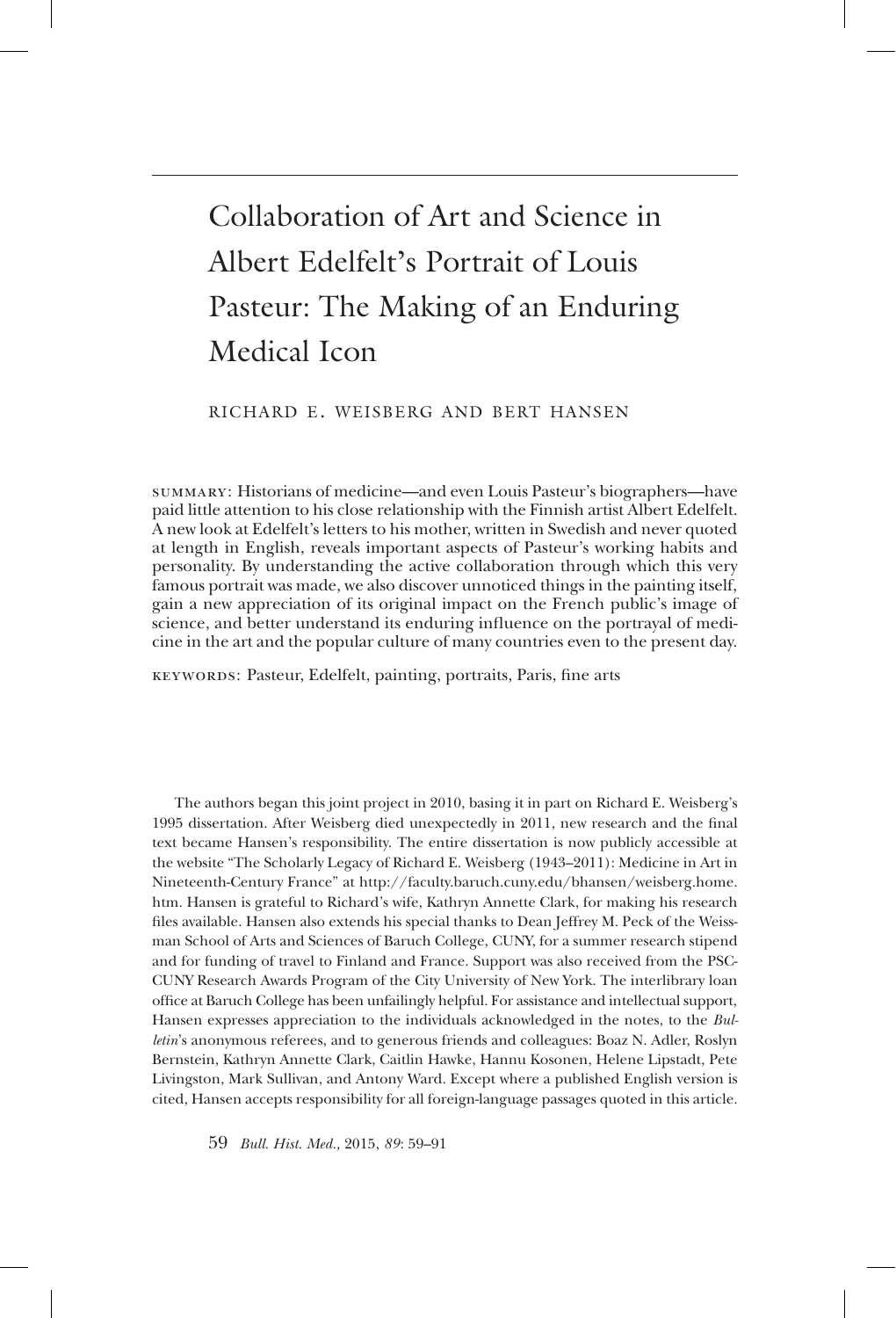To this day, Albert Edelfelt's image of Louis Pasteur dominates official and popular memory of the great medical chemist. Although the large canvas is just one of several portraits of Pasteur, the painting and its many reproductions have pushed all others aside. Often reproduced, the painting is well known to historians, chemists, and physicians. While not, of course, the only famous portrait of a scientist, it has a special importance for historians of science and medicine because—unlike the singular portraits of Lavoisier, Darwin, and Einstein, or even familiar photographs of Jonas Salk or of James Watson and Francis Crick—this presentation of Pasteur helped to establish a new archetype of the scientist that was reproduced again and again.

Our study has four main contentions. First, when Pasteur posed for Edelfelt, he was not the passive sitter he was for other portrait artists. In this case he took an unusually active role in the design, scientific content, and reception of the portrait. Second, the painter's letters offer singular insights into the genesis of this painting. Third, and more remarkably, they open an unusual window into private aspects of Pasteur's scientific work and personality. Fourth, this painting had a substantial effect on the presentation of scientists in art and illustration. We believe the painting's historical importance lies not only in its immediate success with critics and viewers, but also in the way it came to serve as a template for showing scientific genius. Over the course of the twentieth century, artists, the media, and the public all continued to picture the archetypal laboratory scientist in terms of the model created in 1885 by Edelfelt for Pasteur.

In a word, Edelfelt's contribution to the history of medicine is that he produced a portrait giving both contemporaries and later generations direct visual access to an individual while at the same time creating an adaptable formula for portraying scientists that has influenced their depiction in all media. Yet the collaborative genesis of this portrait has remained unknown, despite the painting's familiarity, because of the many documentary obstacles to research. The painter is well known only in his native Finland and the Scandinavian countries and among historians of nineteenth-century painting. Medical history scholarship outside of Nordic countries has been inhibited by the lack of translations of Swedish and Finnish sources. Although this study uses those sources and is indebted to art historical scholarship, it is intended primarily as a contribution to the history of science and medicine in France in the 1880s, while also suggesting that this image of Pasteur affected the way Europeans and Americans have come to picture the scientist at work.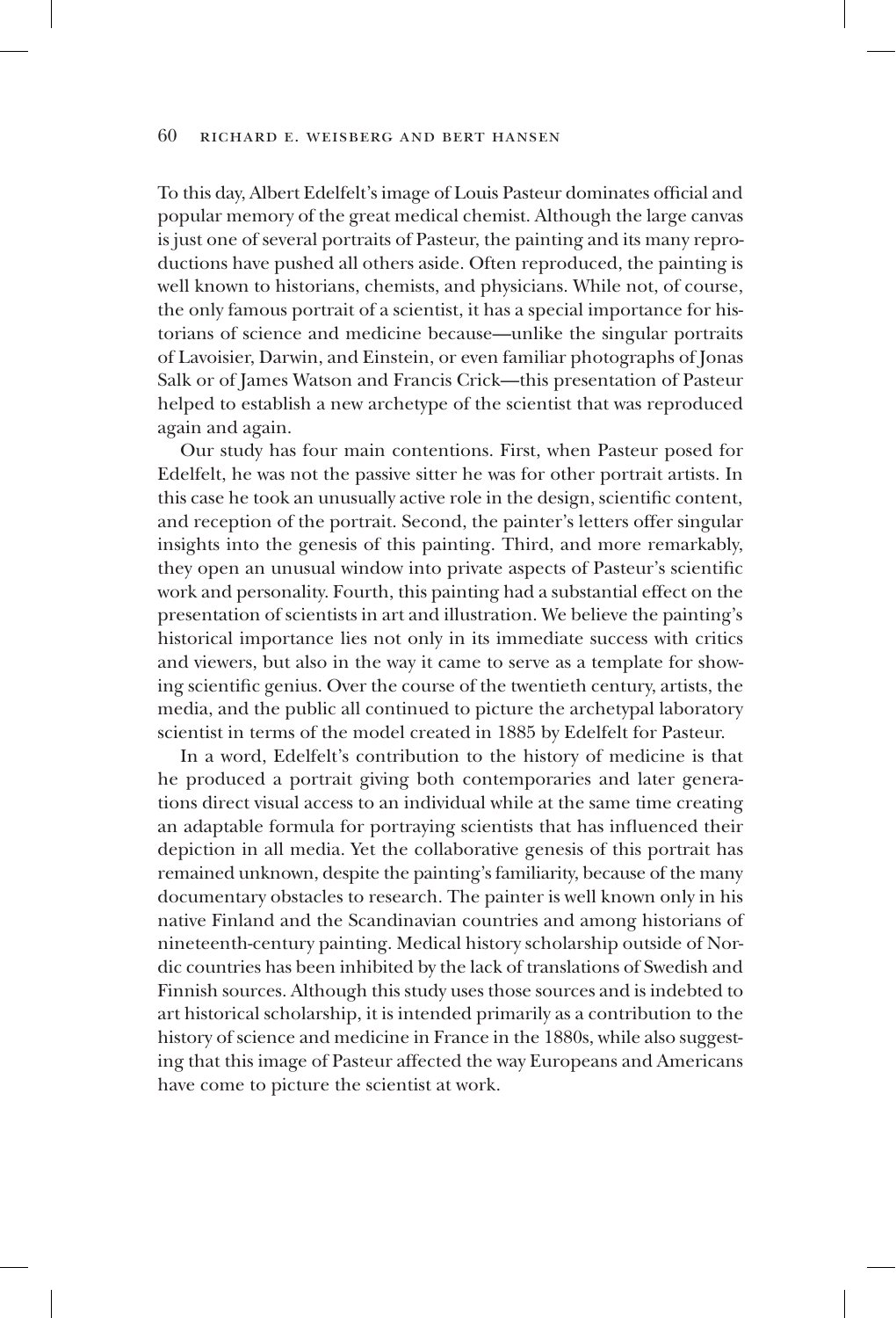## The Portrait and Its Imitators

Before considering the creation of Edelfelt's portrait, we need a quick look at the painting itself and a few of its later incarnations. Albert Edelfelt's large canvas ( $154 \times 126$  cm) now hangs in the Musée d'Orsay in Paris (see Figure 1). A copy made by the artist himself for the Pasteur family may be seen at the Pasteur Institute.<sup>1</sup> The original portrait was quickly reproduced in catalogues, newspapers, and magazines through monochromatic photogravures, engravings, and a fine early etching by Leopold Flameng.<sup>2</sup> When Edelfelt first learned that his painting would be reproduced by Flameng, he was thrilled; in a letter to his mother he proclaimed Flameng "France's best engraver."3

Pasteur stands in his laboratory, attired in the street clothes typical of doctors and laboratory scientists prior to the introduction of lab coats a decade later. He holds a bottle with two openings that allow a flow of air to dry a piece of rabbit spinal cord hanging from a thread at the top. He contemplates the bottle's dangerous and powerful reagent (virulent rabies virus) with an intense focus, as if in a trance. In the painting, there is no movement, no action. But it is fair to say that this man is actively at work.<sup>4</sup>

1. Patrick Sourander, "Edelfelts berömda Pasteurporträtt: originalet och repliken," *Nordisk medicinhistorisk årsbok* (1983): 149–54.

2. The Flameng print in the collections of the Chemical Heritage Foundation in Philadelphia is noteworthy in being signed by Flameng and personally inscribed "À mon cher Raymond Signouret." We are grateful to Amanda Shields, curator of fine art and registrar, for her assistance with our research. Other reproductions are discussed below.

3. To his mother, June 3, 1886 (*Collected Letters* 3:139). *Ur Albert Edelfelts Brev* is the common title of an extensive selection of Edelfelt's letters appearing in five separate volumes between 1917 and 1930. Each book carries a different subtitle, but the title pages make no reference to the series as a whole, and they are not given volume numbers. As such, libraries have generally catalogued them as unrelated books, and no American library seems to have a complete set of the five volumes. Although it was edited by his sister Berta Edelfelt, the title pages do not indicate her role. The city and publisher varied as follows: vol. 1, *Drottning Blanca och Hertig Carl* (Helsinki: Holger Schildts Förlag, 1917); vol. 2, *Resor och intryck* (Stockholm: Fröléen and Co., 1921); vol. 3, *Liv och arbete* (Stockholm: Almqvist and Wiksell Förlag, 1926); vol. 4, *Middagshöjd* (Stockholm: Holger Schildts Förlag, 1928); and vol. 5, *Kring Sekelskiftet* (Stockholm: Holger Schildts Förlag, 1930). We cite the set as *Collected Letters* with volume and page. Many of the passages we quote are also found in an exhibit catalog by Satu Tiivola, *Albert Edelfelt (1854–1905) Punkaharjun Retretissä, 18.6–28.8.1983* (Helsinki: Helsingin Taidetalo, 1983), 54–62 (in Finnish) and 66–68 (in Swedish), cited here as "Edelfelt Letters 1983." In the 1990s, some of the Edelfelt letters were translated into English by Mrs. Chauncey Frederickson Leake for use by Richard E. Weisberg. In late 2012, an entirely new translation was prepared for Hansen by Mr. Hannu Kosonen, M.A., of Helsinki, a professional linguist and generous friend.

4. That "chemistry dominates the popular image of science overall" is an observation made by Joachim Schummer and Tami I. Spector in "The Visual Image of Chemistry: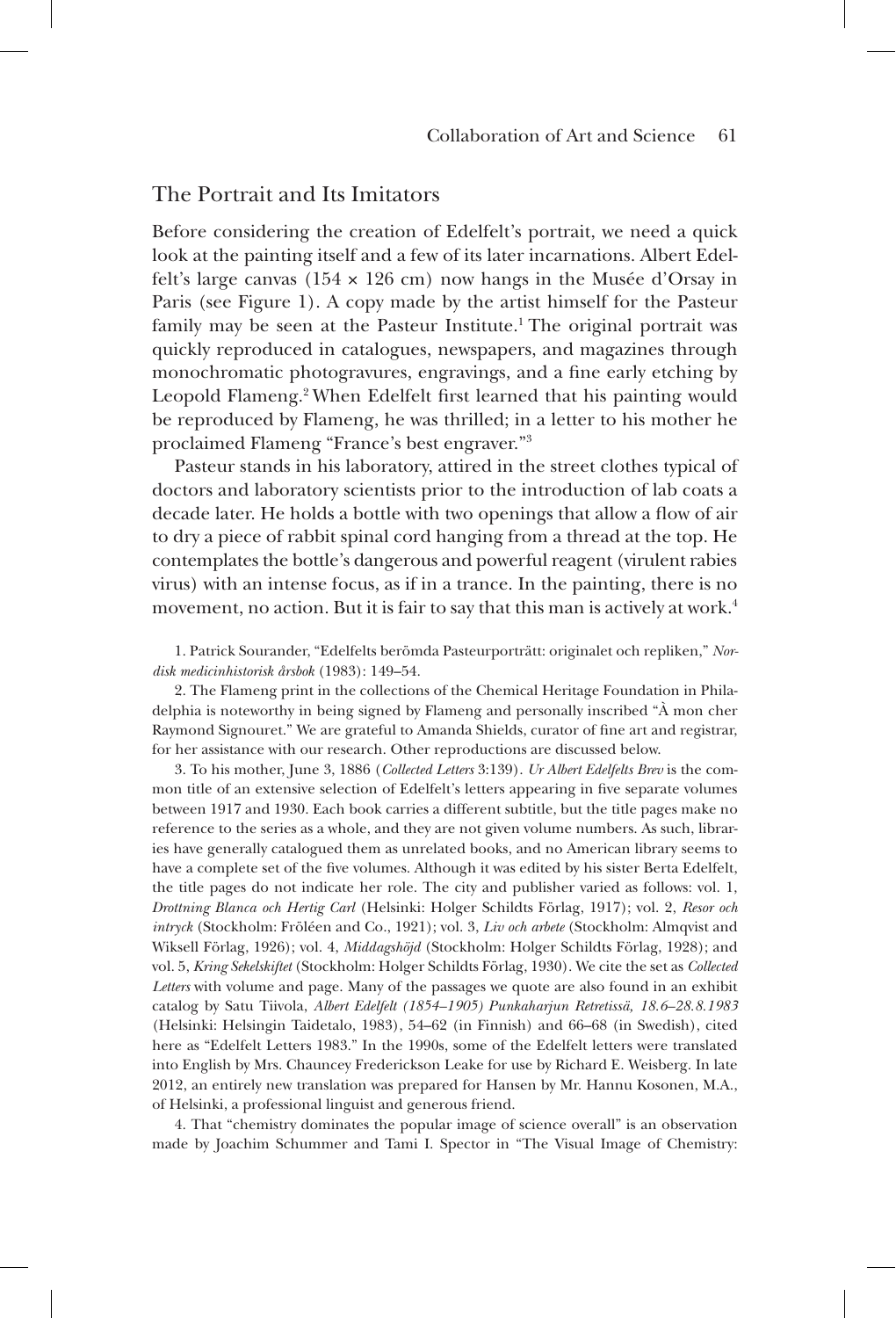

Figure 1. Albert Edelfelt, *Louis Pasteur* (1885), oil on canvas, 154 × 126 cm. Musée d'Orsay, Paris, France. Photo Gérard Blot/Hervé Lewandowski. ©RMN-Grand Palais/Art Resource, NY (used with permission).

After the turn of the twentieth century, the Edelfelt painting came to be used in advertising, in films, and on numerous book covers. A full account of its influence would take us far afield, but even a few examples of how it shaped the presentations of other scientists will suggest the range of its long-term impact. We may begin with a cartoon drawing. Any child looking at *Science Comics* in 1946 knew how to read the face that opened a story called "White Magic: The Miracle of Penicillin" (Figure 2). It was not just

Perspectives from the History of Art and Science," chap. 9 (213–57) in *The Public Image of Chemistry*, ed. Joachim Schummer, Bernadette Bensaude-Vincent, and Brigitte Van Tiggelen (Hackensack, N.J.: World Scientific, 2007), 214. Their chapter includes numerous depictions of a person holding up a flask. Their narrative, however, presumes an unchanging meaning for an image running from the medieval uroscopy figures and the early modern quack doctors in genre paintings all the way into the twenty-first century. In contrast, we see a discontinuity in cultural meaning between the old uroscopy flasks and the new laboratory glassware of late nineteenth-century chemists like Pasteur and their successors. It seems unlikely to us that nineteenth-century viewers regarded Edelfelt's painting as part of a visual tradition that had been common only centuries earlier.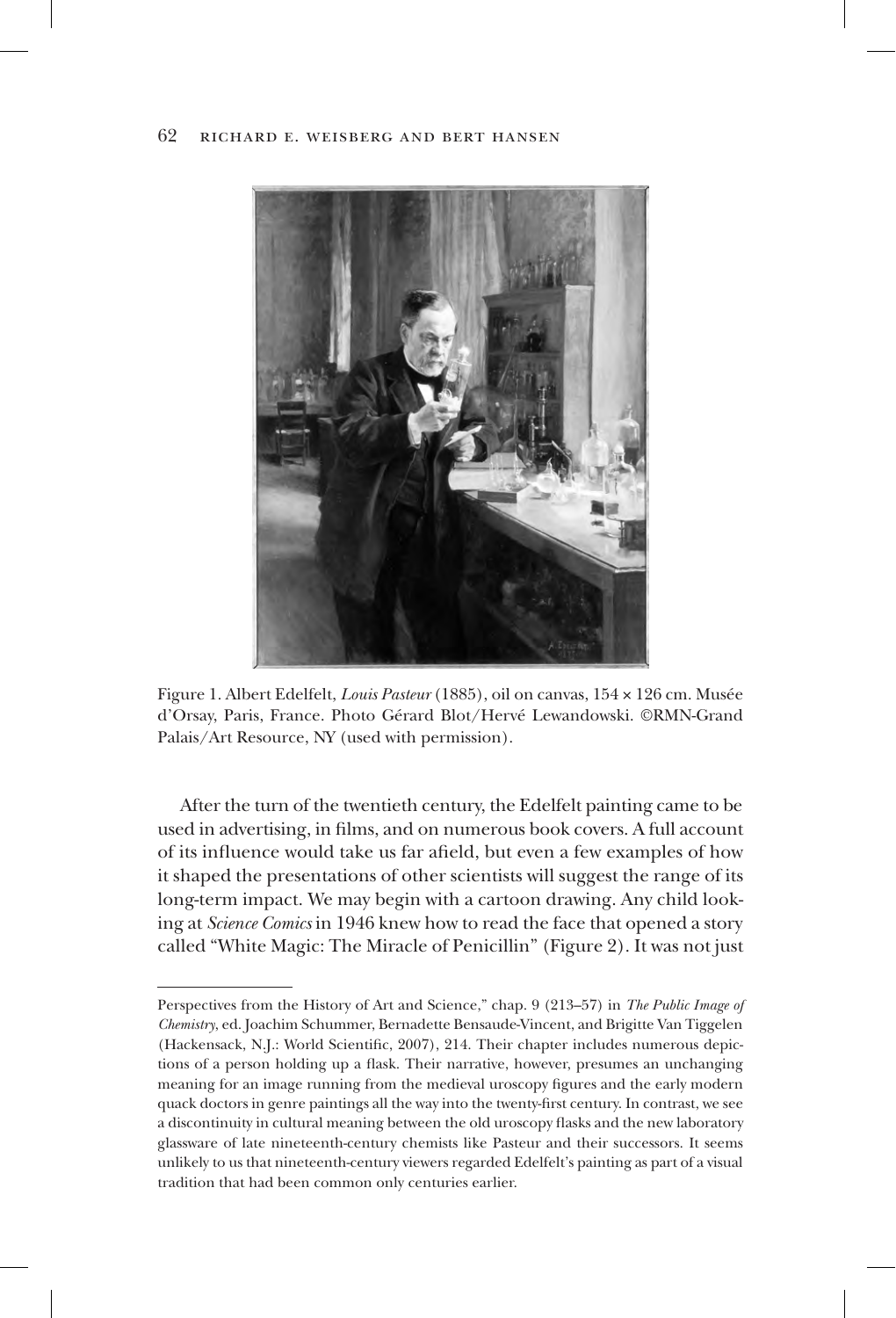

Figure 2. Anonymous, "White Magic: The Miracle of Penicillin," *Science Comics* 1 (January 1946): 9 (Bert Hansen collection).

the lab coat or the flask in his hands that marked the man as a medical hero; it was his thoughtful gaze. A key feature distinguishing Edelfelt's innovative presentation from the hundreds of portraits of physicians and scientists from the sixteenth century onward is that Pasteur is absorbed in his work and seems unaware of the painter or the viewer. In almost all portraits of a doctor or natural scientist, the figure is posing—whether with professional accoutrements (rarely) or without them (typically) with a connection between observer and observed in the subject's gaze, which often meets the viewer's. $5$ 

Over the decades since 1885, many scientists have been drawn, painted, or photographed in this same manner. In St. James's Church in Paddington, London, for example, one can view a 1952 stained-glass window with

5. An easy glimpse of the common portrait styles may be found in illustrated catalogues of medical institutions with large portrait collections such as the following two examples. Julie S. Berkowitz, *The College of Physicians of Philadelphia Portrait Catalogue* (Philadelphia: College of Physicians of Philadelphia, 1984), and Gordon Wolstenholme and David Piper, *The Royal College of Physicians of London Portraits Catalogue*, vol. 1 (London: J. & A. Churchill, 1964) and vol. 2 (Amsterdam: Elsevier, 1977). The second volume includes two useful essays: "Collections of Portraits in Western Europe" by Rudolf E. O. Ekkart (1–23) and "Take the Face of a Physician" by David Piper (24–49).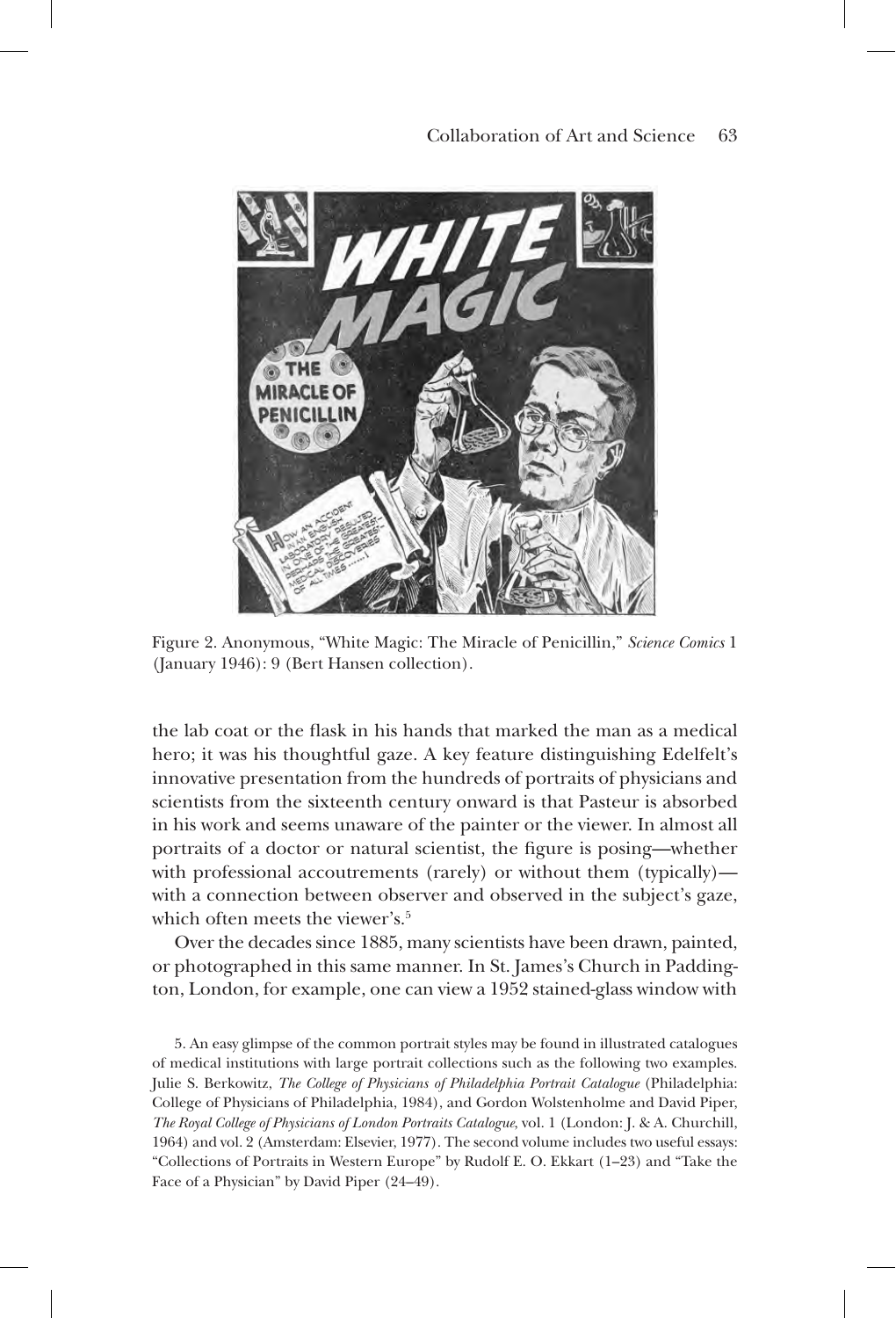the standing figure of Alexander Fleming at a lab bench contemplating a petri dish.<sup>6</sup> A more recent echo of the Edelfelt model, though without the glassware, is a large painting of the Nobel-prize-winning chemist Dorothy Hodgkin by Maggi Hambling in 1985. Hodgkin, seated at a desk cluttered with papers and molecular models, is at work in deep concentration. She holds notes in one hand and draws a molecular diagram with another, but takes no notice of our presence.7 Photographers, too, often followed Edelfelt's precedent closely, as seen in two midcentury examples from *Life* magazine, Camille Guerin by Carl Perutz (1946) and Jonas Salk by Alfred Eisenstaedt (1954) (see Figure 3).

Numerous additional examples could be cited.<sup>8</sup> Two magazine covers in the following decades illustrate a strong continuity with the Edelfelt composition, but with different messages. Alon Reininger's photograph of AIDS researcher Dr. Alvin Friedman-Kien on the cover of *New York* magazine of January 12, 1987, embodies the heroicizing pattern (see Figure 4). A *Time* magazine cover of April 18, 1977, "The DNA Furor: Tinkering with Life," far less typically shows an anonymous, sinister-looking man in a lab coat peering at a test tube.<sup>9</sup>

Portraits of Svante Arrhenius, Alexis Carrel, Marie Curie, and Alexander Fleming by photographers and magazine illustrators offer many other ready examples of the scientist at work, alone in his or her concentration, portrayed as if observed candidly and spontaneously without posing. While we do not mean to suggest that this was the only way scientists and

6. Kevin Brown, *Penicillin Man: Alexander Fleming and the Antibiotic Revolution* (Stroud, Gloucestershire: Sutton, 2005), 237.

7. The painting *Dorothy Hodgkin* by Maggi Hambling is in the National Portrait Gallery in London. It may be seen online at http://www.npg.org.uk/collections/search/portrait/ mw07497/Dorothy-Hodgkin. It appears on the cover of W. D. Hackmann, *Apples to Atoms: Portraits of Scientists from Newton to Rutherford* (London: National Portrait Gallery, 1986), and it is illustrated and discussed in Ludmilla Jordanova, *Defining Features: Scientific and Medical Portraits, 1660–2000* (London: Reaktion, 2000), 153–58. Both of these important books are centered on British portraiture. Scientific portraits on the Continent have not received similar examination. A recent exception is Nick Hopwood's account of Carl Seffner's marble bust of Wilhelm His, "A Marble Embryo: Meanings of a Portrait from 1900," *Hist. Workshop J.* 73 (Spring 2012): 5–36.

8. When the actor Paul Muni was playing Pasteur in the 1936 film *The Story of Louis Pasteur* (Warner Brothers, 1936), he adopted the Edelfelt pose, as can be seen in a publicity still, reproduced in Bert Hansen, *Picturing Medical Progress from Pasteur to Polio: A History of Mass Media Images and Popular Attitudes in America* (New Brunswick, N.J.: Rutgers University Press, 2009), 138, which offers additional examples as well.

9. This cover may be seen online at http://content.time.com/time/covers/0,16641,19770418,00.html.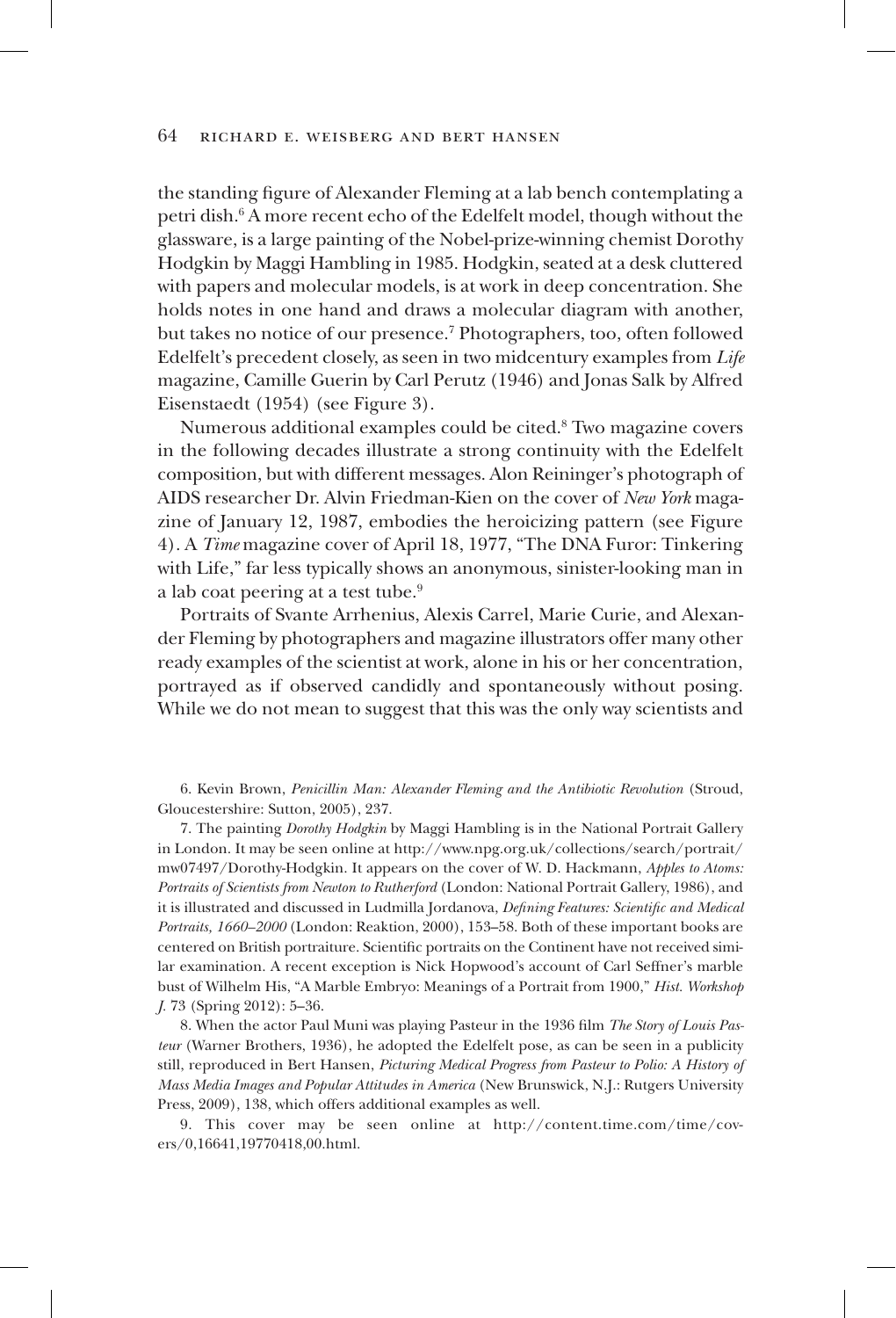

Figure 3. Carl Perutz, "Camille Guerin," *Life* (May 2, 1949): 67 © Carl Perutz (used with permission of the photog-



rapher's estate, courtesy of Pete Livingston, http://perutz.net/), and Alfred Eisenstaedt, "Jonas Salk," *Life*, February 22, 1954, 120 (used with permission of Time Inc. and Getty Images, Alfred Eisenstaedt/The LIFE Images Collection, "Dr Jonas Salk at Work").



Figure 4. Dr. Alvin E. Friedman-Kien, photographed by Alon Reininger, on the cover of *New York Magazine*, January 12, 1987 (cover reprinted with permission of *New York Magazine*/New York Media).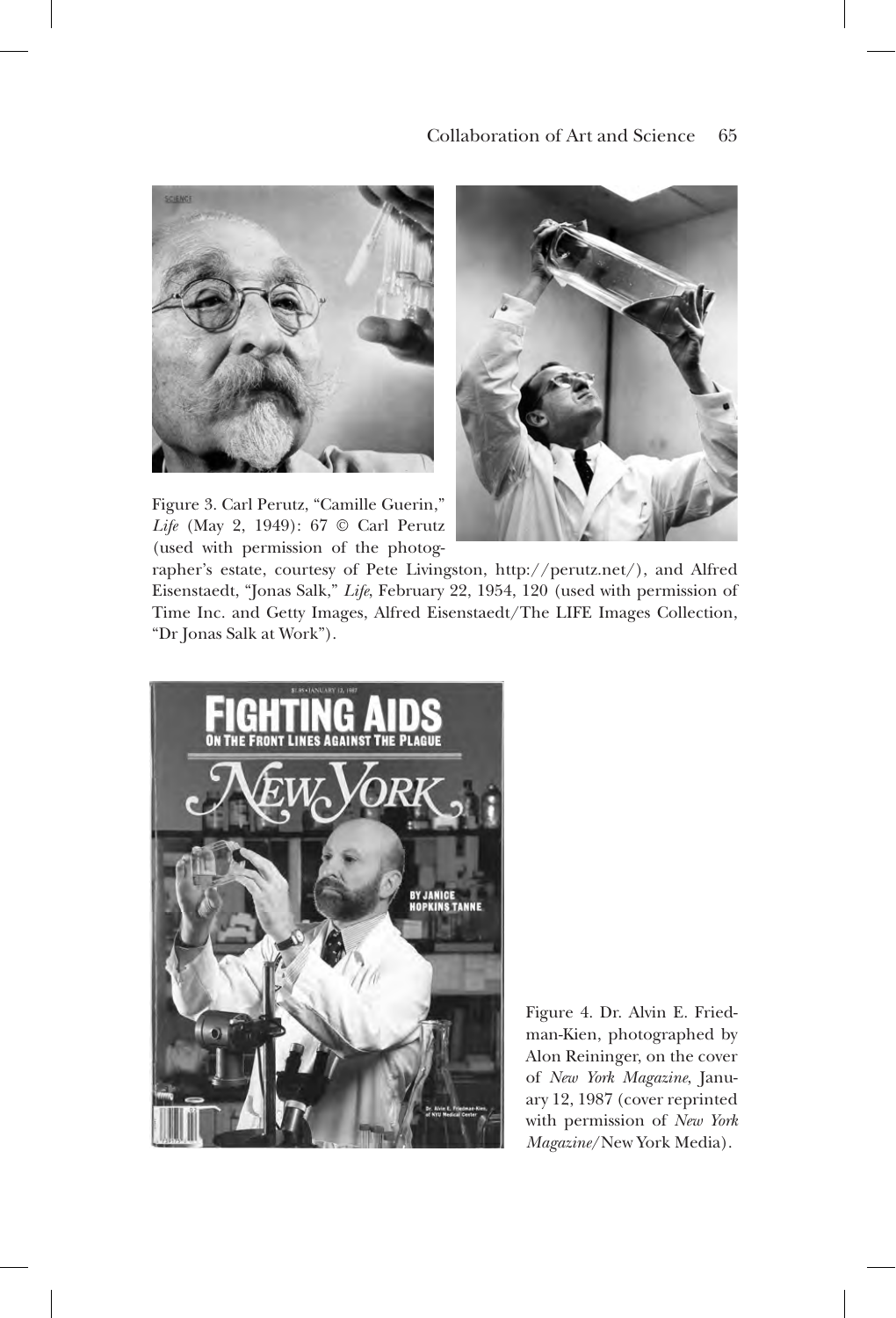physicians were illustrated over the course of the twentieth century, it was perhaps the single most common pattern.10

## The Promising Young Artist and His Famous Subject

In early 1881 Louis Pasteur's son Jean-Baptiste introduced his famously sober and hardworking father to a young Finnish painter about whom he had written. Louis Pasteur was then at the top of his profession—though he was to make additional major discoveries over the next few years. Pasteur was already famous for discoveries about asymmetry in crystals and molecules and for defeating the proponents of spontaneous generation. He had made major contributions to the understanding of fermentations, thereby solving problems in the industrial production of vinegar, wine, and beer. Studying silkworm diseases, he achieved significant success. Pasteur's work on airborne microbes led Joseph Lister to the revolutionary practice of antisepsis in surgery. In the early 1880s Pasteur earned wide recognition for his anthrax vaccine. The rabies breakthrough still lay in the future. Yet, another important dimension of his life went unnoticed except by his family and the artists he befriended: Pasteur was passionate about the fine arts even after he put his own drawings aside at age nineteen to devote himself to science. His long-standing personal involvement with art and art exhibits—which has largely been ignored by his biographers—nurtured his special bond with the young Albert Edelfelt and played a role in their successful collaboration.<sup>11</sup>

10. The claim that Edelfelt's portrait of Pasteur was a key element in a wider iconographic shift that started in Paris was developed at length in Richard E. Weisberg's 1995 dissertation, "The Representation of Doctors at Work in Salon Art of the Early Third Republic in France" (Ph.D. diss., New York University, 1995). Our article uses material from that dissertation, but the argument is grounded in new research and new sources. The authors share credit for the research, with Hansen taking full responsibility for the text. Only after a visit to Helsinki in 2013 did Hansen learn of a rarely cited article from 1984 that anticipated some aspects of our work. In English its title reads "The Portrait of Louis Pasteur by Albert Edelfelt in the Light of the History of Science." See Matti Haltia and Patrick Sourander, "Albert Edelfeltin Pasteur-muotokuvan oppihistorialista taustaa," *Hippokrates: Suomen Lääketieteen Historian Seuran vuosikirja = Årsskrift för Finlands Medicinhistoriska Sällskap = Annales Societatis Historiae Medicinae Fennicae* 1 (1984): 57–73. Overlapping material is primarily in quotations from the artist's published letters. This 1984 article does not emphasize Pasteur's collaboration with the artist, call attention to the new light the letters shed on Pasteur's life, discuss Salon reviews of paintings of Pasteur, or make note of the Edelfelt painting's relationship to later imagery.

11. Pasteur's lifelong engagement with the visual arts, though not with music or theater, is the subject of Hansen's current research. Early results were presented as the John McGovern Lecture at the American Osler Society Meeting in April 2013, "Louis Pasteur: Exploring His Life in Art." A summary of this lecture was published by the society, and a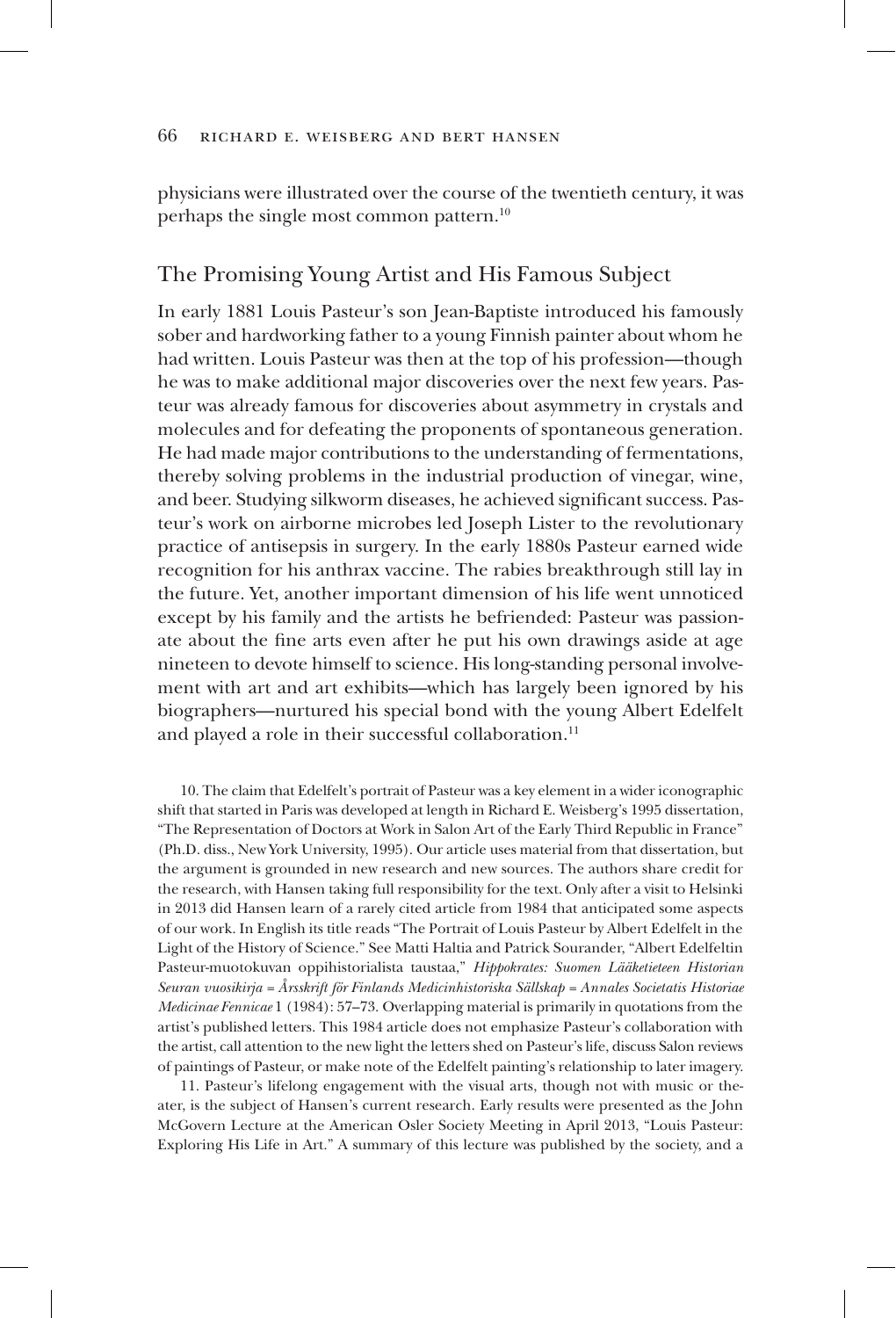Edelfelt, age twenty-six in 1881, had been living in Paris most of the time since 1874. Albert had shown early promise in art, and he received a fellowship to study history painting in Antwerp at age nineteen. He moved to Paris the following year. Becoming a member of Jean-Léon Gérôme's atelier, he also attended Gérôme's lectures on history painting at the École des Beaux Arts. His circle included Jules Bastien-Lepage, Pascal Dagnan-Bouveret, Henri Gervex, and John Singer Sargent.<sup>12</sup> He divided his attention between Finnish subjects (usually landscapes and folk-life scenes) and Parisian ones (often portraits). In the Salon of 1880, for example, he exhibited one painting of each kind: a naturalistic plein air scene, *Le convoi d'un enfant* (a peasant family in a rowboat bringing a child's coffin to an island graveyard), and a formal portrait of *M. Koechlin-Schwartz* (mayor of the seventh arrondissement). His plein air canvas of an outdoor worship service, *Service divin au bord de la mer*, won a silver medal at the Salon of 1882 and was purchased by the state for the Musée du Luxembourg.13

Edelfelt became acquainted with Pasteur's son, Jean-Baptiste, in 1880, after Jean-Baptiste favorably reviewed *Le convoi d'un enfant* in a magazine

PDF file of the booklet may be accessed at http://aosler.org/annual-meeting/mcgovernpresentations/. Two further articles are forthcoming, both by Hansen and Weisberg and both in the *Journal of Medical Biography*: "Louis Pasteur's Three Artist Compatriots—Henner, Pointelin, and Perraud: A Story of Friendship, Science, and Art in the 1870s and 1880s" and "Louis Pasteur (1822–95), His Friendships with the Artists Max Claudet (1840–1893) and Paul Dubois (1829–1905), and His Public Image in the 1870s and 1880s."

<sup>12.</sup> In addition to the studies on Edelfelt's life and work cited below, three books by Gabriel Weisberg provide insight on Edelfelt's artistic circles and his place in the "realist" and "naturalist" movements in French painting. See *The Realist Tradition: French Painting and Drawing, 1830–1900* (Cleveland: Cleveland Museum of Art, 1980); *Against the Modern: Dagnan-Bouveret and the Transformation of the Academic Tradition* (New York: Dahesh Museum of Art, 2002); and *Illusions of Reality: Naturalist Painting, Photography, Theatre and Cinema, 1875–1918* (Brussels: Mercatorfonds, 2010).

<sup>13.</sup> The most complete modern account of Edelfelt's life and career is *Albert Edelfelt, 1854–1905: Jubilee Book* (Helsinki: Ateneum Art Museum, Finnish National Gallery, 2004). It was published in separate Finnish and English versions. No editor or compiler is indicated; the foreword is signed by Soili Sinisalo, the museum director. It is cited hereinafter as *Edelfelt Jubilee Book*. Also valuable are Denise Bernard-Folliot, "Albert Edelfelt," *Gazette des Beaux-Arts*, ser. 6, 102 (November 1983): 179–86; Frank Clausrat, "L'Oeuvre d'Albert Edelfelt et sa réception en France (1877–1889)," in *L'Horizon inconnu: l'art en Finlande, 1870–1920* (Helsinki: Ateneum, 1999), 20–31; and Aimo Reitala's long Albert Edelfelt entry in the *National Biography of Finland* (1993–2001), which is also available online in English under the rubric "100 Faces from Finland—A Biographical Kaleidoscope" at http://www.kansallisbiografia. fi/english/. A recent catalogue essay is Riitta Ojanpera, "L'art finlandais de la France, 1870–1914," in *Échappées nordiques. Les maîtres scandinaves et finlandais en France—1870–1914* (Paris: Somogy Éditions d'Art, 2008), 61–93.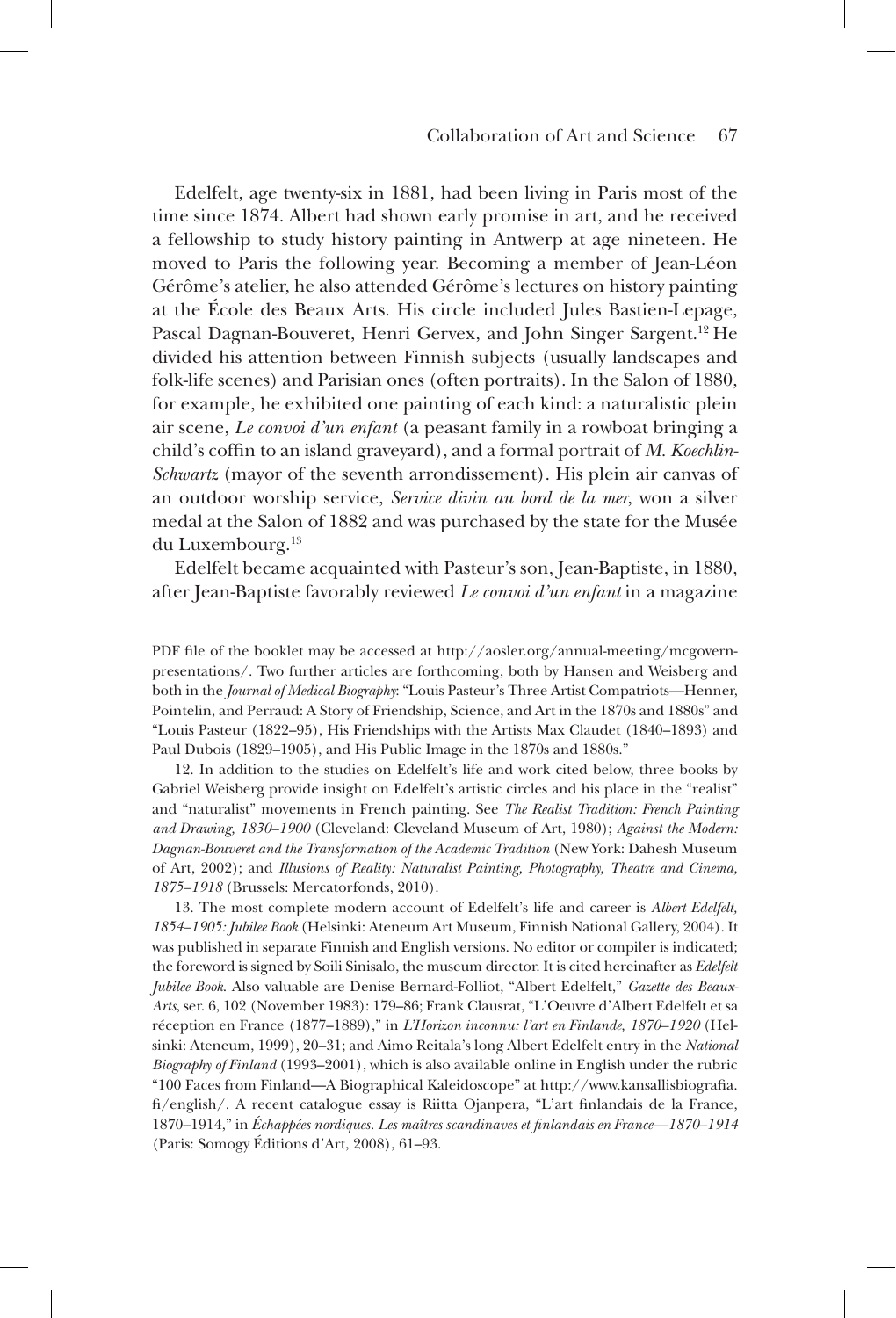article. In a series of articles in *Le Moniteur universel* titled "The Studios of Young Artists," Jean-Baptiste devoted an installment to Edelfelt.14 In early 1881 Edelfelt painted a portrait of Jean-Baptiste, commissioned by his father.15 Edelfelt was warmly welcomed into the Pasteur family, and he eventually made portraits of Jean-Baptiste's wife, his sister, his brotherin-law René Vallery-Radot, his niece Camille, his nephew Louis, and his mother.<sup>16</sup>

## Collaborating on a New Kind of Portrait

Edelfelt began work on the portrait in mid-April 1885 with Pasteur's active cooperation, a process we can follow closely thanks to frequent letters Edelfelt wrote to his mother back home. Like the famous letters (six hundred of them) that Vincent van Gogh sent to his brother Theo in the 1870s and 1880s, Edelfelt's letters provide access to an artist's thinking as he struggled with esthetic and practical choices, emotional insecurity, frustrations, satisfactions, and various technical aspects of creating works on canvas.17 Of the roughly twelve hundred letters Edelfelt sent home, the ones of special interest to us are the twenty or so directly concerned with the Pasteur portrait: choice of a setting, the lab ware, and the contemplative pose—all elements in the painting's success. A widely disseminated story in the authorized biography by Pasteur's son-in-law René Vallery-

14. Fabrice (pseudonym of Jean-Baptiste Pasteur), "Chronique des arts: Les ateliers des jeunes," *Le Moniteur Universel*, no. 91 (April 2, 1881): 363 (p. 3 of this issue), cols. 1–2. The identification of Jean-Baptiste with "Fabrice" is clear from a letter Edelfelt wrote home on November 29, 1880, in which he reported that Jean-Baptiste brought a draft of the article to his studio and read it aloud to him. This letter was not included in the five-volume collection of the artist's letters cited herein as *Collected Letters* (n. 3). An image of the handwritten letter is now accessible online at https://www.finna.fi/Record/sls.SLSA%2B367\_SLSA%2B367\_ brev\_1880\_55, courtesy of the Society of Swedish Literature in Finland (accessed July 16, 2013). For locating the letter and translating part of it for us, we thank Dr. Tutta Palin, adjunct professor and senior research fellow in the Department of Art History at the University of Turku (email, July 16, 2013).

15. Bertel Hintze, *Albert Edelfelt*, 3 vols. (Helsinki: Söderström, 1942–44) is the standard monograph on the artist, of which volume 3 is a *catalogue raisonné*. The portrait of Jean-Baptiste is catalog number 186, and this entry mentions the commission.

16. Pasteur's relationship with Edelfelt has been briefly discussed in Jacques Gillard, *Rappelez-vous Pasteur: L'arboisien: L'artiste et ses amis artistes* (Arbois: Association Arbois-Pasteur, 1995), 47–56.

17. Vincent van Gogh, *The Complete Letters*, 3 vols., 2nd ed. (Boston: New York Graphic Society, 1978). The two artists knew each other's work and might have been acquainted. Van Gogh "wrote admiringly of Edelfelt's ability to show feelings and his skill at expressing fervent prayer through an individual's entire being." *Edelfelt Jubilee Book* (n. 13), 107.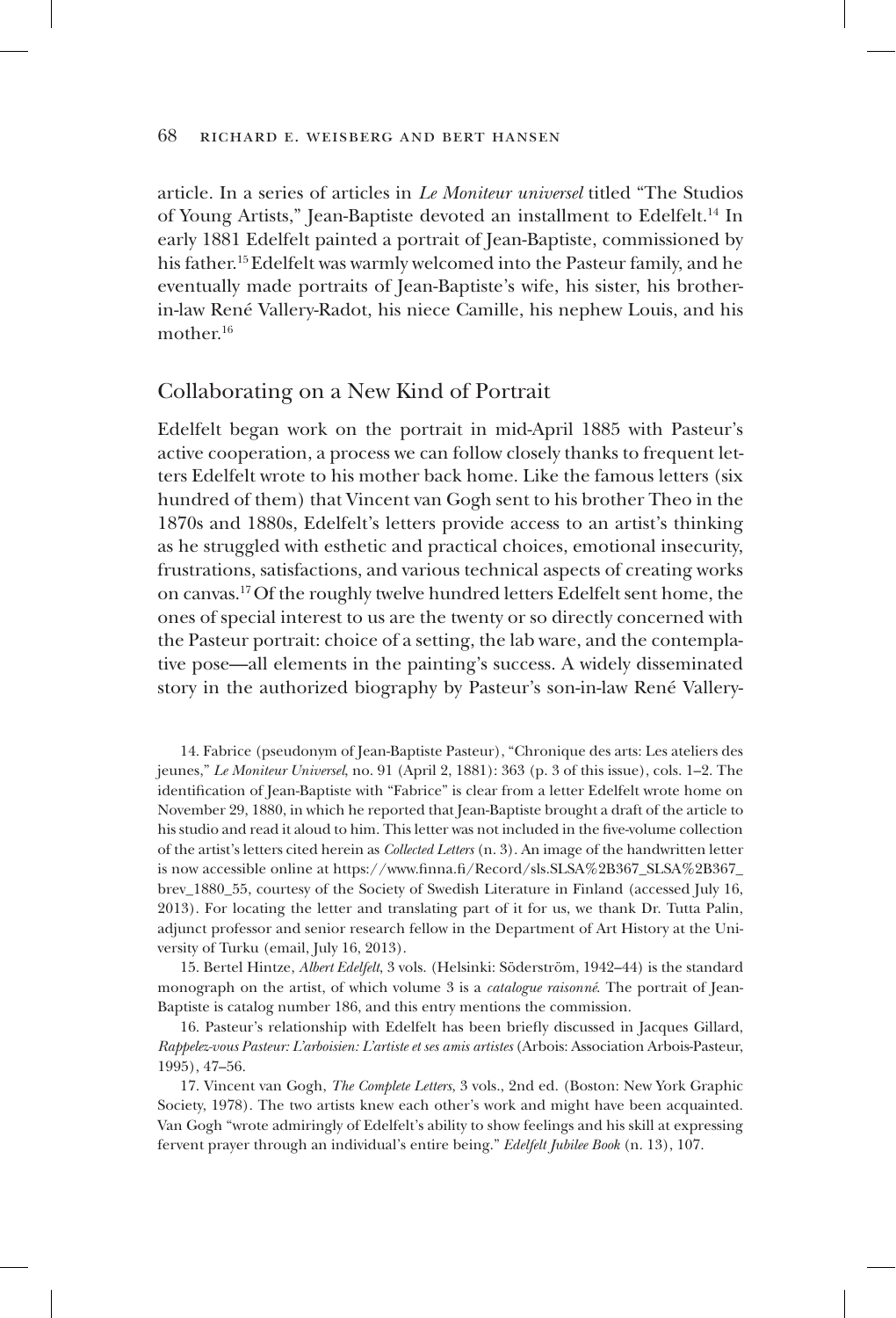Radot erroneously makes the composition appear as an entirely fortuitous inspiration; and the account gives Pasteur no role. "Edelfeldt [*sic*], the Finnish painter, begged to be allowed to come into the laboratory for a few sketches. Pasteur came and went, attending to his work and taking no notice of the painter. One day that Edelfeldt was watching him thus, deep in observation, his forehead lined with almost painful thoughts, he undertook to portray the savant in his meditative attitude."18 In fact, Edelfelt's settings and compositions were anything but accidental. According to Ojanpera, "The portraits of subjects painted in their usual environment, skillfully composed, but giving an impression of spontaneity, had been Edelfelt's trademark from the beginning of the 1880s."19

That Pasteur helped Edelfelt to fashion an image in Edelfelt's customary manner of working is documented in Edelfelt's correspondence. These letters to his mother are so unusual, so inaccessible, and so informative that we quote from them at length. They make it clear that from the start Edelfelt imagined portraying Pasteur in his working milieu. "Monday, I will again go to see the old fellow Pasteur to see if there is a possibility to make something of him in the laboratory because it is only there, in that environment, that I want to paint him. The old fellow Pasteur in tails and high collar is something ridiculous. No, he shall be exactly in his environment: glasses on his nose, the little 'beanie' on his head, and the microscope in front of him."20

Edelfelt's testimony reveals that Pasteur became completely involved in the painting's composition and extremely concerned that Edelfelt get the science right. According to Edelfelt, Pasteur's assistants were constantly at him, asking questions and requesting that he attend to matters himself. On Thursday, April 23, Edelfelt wrote,

18. René Vallery-Radot, *The Life of Pasteur*, trans. R. L. Devonshire (New York: Doubleday, 1915), 440.

19. Ojanpera, "L'art finlandais" (n. 13), 74. Edelfelt's move away from romantic historical scenes to "milieu portraits" in the 1880s is examined by Aimo Reitala in the *National Biography of Finland* (n. 13). We regret that we have not been able to use two Finnish-language dissertations on Edelfelt: (1) Anna Kortelainen, "Albert Edelfeltin fantasmagoria: nainen, 'Japani,' tavaratalo" ["Albert Edelfelt's Phantasmagoria: Woman, 'Japan,' and the Department Store"] (Helsinki: Suomalaisen kirjallisuuden seura, 2002) and (2) Tutta Palin, "Oireileva miljöömuotokuva. Yksityiskohdat sukupuoli- ja säätyhierarkian haastajina" ["The Symptomatics of the *Milieu Portrait*: Detail in the Service of the Challenging of Gender and Class Hierarchies"] (Helsinki: Kustannus Oy Taide, 2004). Hansen thanks Dr. Palin for a three-page English summary of her dissertation shared by email (July 16, 2013). Milieu portraits in general are discussed below. For the Pasteur canvas interpreted as a milieu portrait, see also Rakel Kallio and Douglas Sivén, *Albert Edelfelt: 1854–1905* (Helsinki: Douglas Productions, 2004), 150.

20. April 18, 1885 (*Collected Letters* [n. 3], 3:58, also "Edelfelt Letters 1983," 54).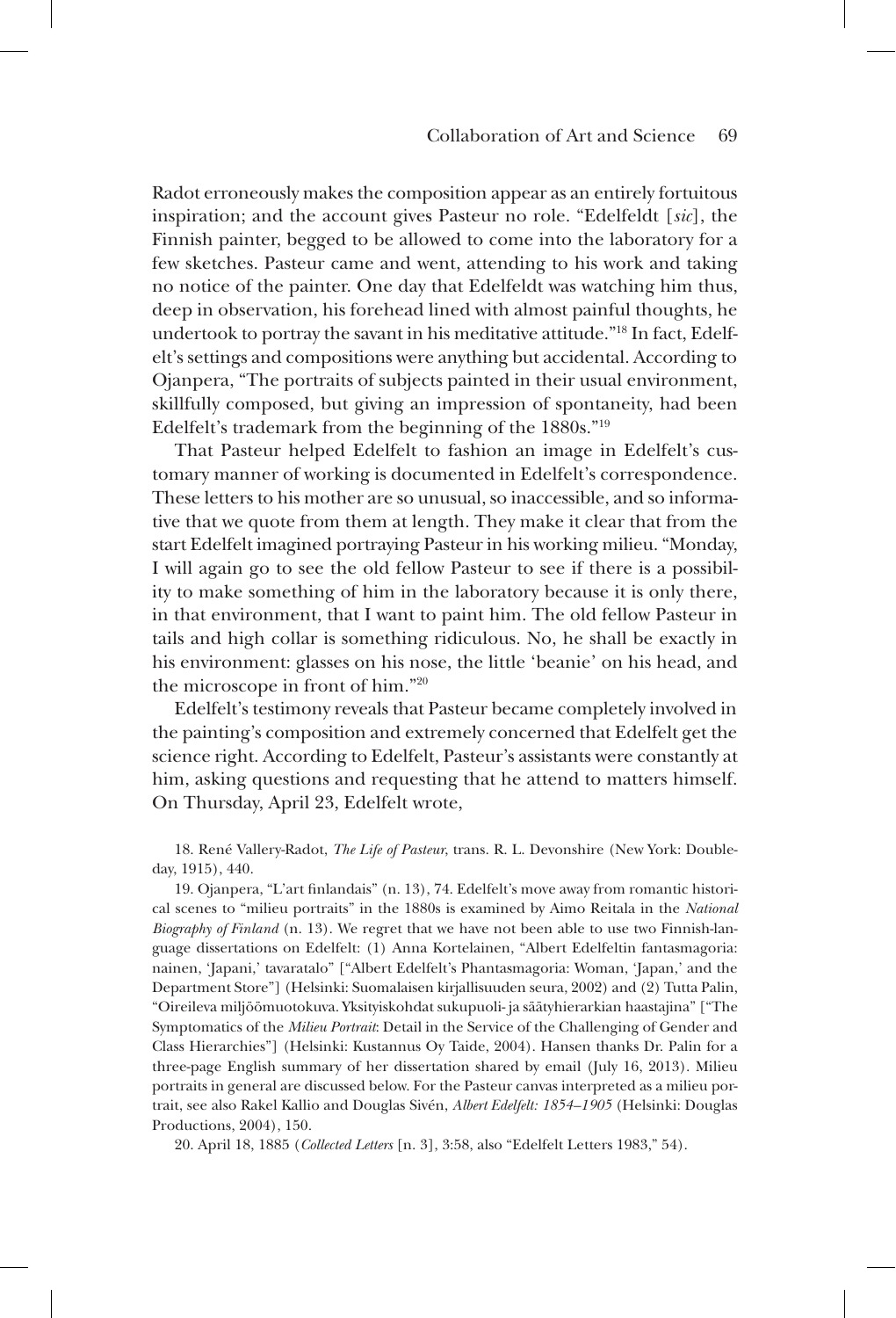Last Monday I visited the old man in his laboratory and he showed me everything there, explained all his experiments, etc. He spent at least an hour's time with me and was as warm as possible. He let me understand that he would have nothing against my painting him, but when and how? With every blink of an eye, his assistants came and asked him this and that, and frequently he had to go himself to make sure of this, that, and the other on the hundreds of rabbits, dogs, monkeys, guinea pigs, hens with which he is experimenting.21

Affording us an insider's experience of the day-to-day activity in the laboratory, a letter like this counters the traditional view that Pasteur disliked visitors, allowed no interruptions, and worked in silence.<sup>22</sup> Edelfelt's letters reveal two new perspectives on this matter. Though a stranger to science and not a staff person, Edelfelt was made very welcome, and insiders frequently disturbed the silence with questions and even arguments.

Next Sunday, I am invited for dinner. Pasteur is on the brink of making the biggest discovery he has done in his lifetime: to find a vaccine for rabies. All his experiments on animals have succeeded. Now the question is to see whether he will succeed with humans. . . . I would like to paint the old fellow in the laboratory and in front of his creatures, but I immediately noticed that the location was highly unsuitable for painting although with its jars, chemical apparatus and high windows, it was very picturesque. And then, shall I really dare to bother such a man? I am very much in doubt and insecure.<sup>23</sup>

A few weeks later, upon his return from a short work trip to Italy, Edelfelt was able to write on May 27 that he would start with Pasteur the following week.

Today I was in the laboratory the whole morning looking for a place for the painting. There are four or five rooms with different light. Now the question is to get something that is characteristic without seeming disturbing. He spends two hours daily in a large lighted basement with his creatures, but there he would appear like a veterinarian. When he studies with his microscope, he is always *standing*. His writing room looks like any old office—papers and books everywhere. He was kind and promised that I would not be disappointed with him as a model. Furthermore, he is interested in painting. Since he was sixteen years old he absolutely wanted to be a painter, and during several summers he

21. April 23, 1885 (*Collected Letters* [n. 3], 3:59–60, also "Edelfelt Letters 1983," 54).

22. A key source for the familiar picture is Emile Roux, "L'oeuvre médicale de Pasteur," 527–48, in *Agenda du chimiste*, ed. Georges Salet et al. (Paris: Librairie Hachette et Cie., 1896), at 545. The enforced silence in Pasteur's laboratory was also reported by Adrien Loir in "À l'ombre de Pasteur," a memoir that appeared in fifteen installments in *Le mouvement sanitaire* 14 and 15 (1937–38): 14:279–80. See also Patrice Debré, *Louis Pasteur*, trans. Elborg Forster (Baltimore: Johns Hopkins University Press, 1998), 140.

23. April 23, 1885 (*Collected Letters* [n. 3], 3:59–60, also "Edelfelt Letters 1983," 54).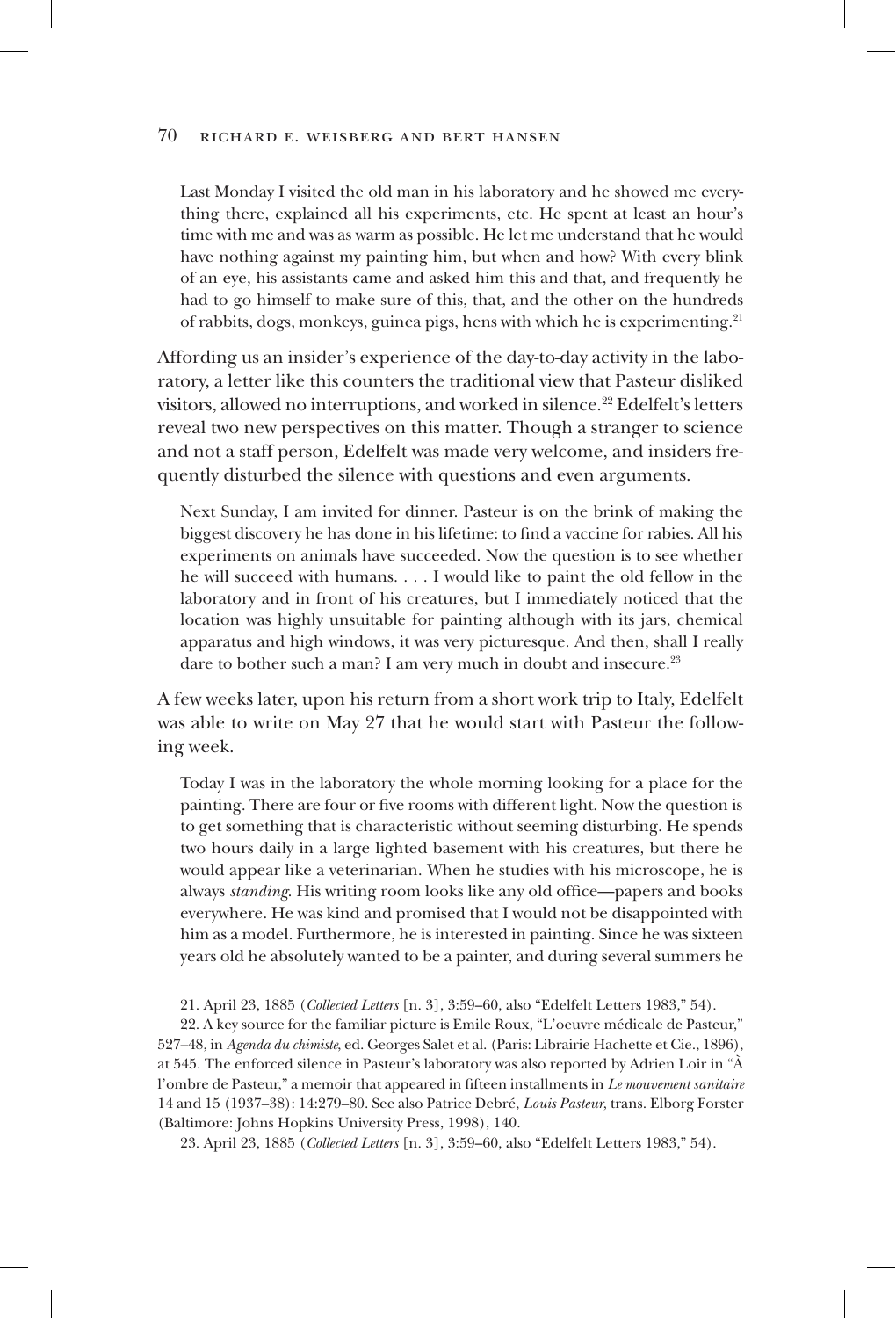therefore occupied himself with the noble art. He has made a lot of portraits in pastel. . . . He could have made a name for himself in this field.

With a real scientist's eagerness, he shows and explains to me all his deliberations. And he does it in such a non-technical manner that I understand it all. . . . A young doctor, Loir, Pasteur's nephew, promised to assist me with advice. Today I saw ten rabid dogs. They were really difficult to watch. He promised to sit for me three afternoons a week and, if necessary, to give me a fourth, Thursday, which he usually spends at the *Académie française*. 24

In early June, he wrote, "The portrait of Pasteur should turn out well although the light is very poor because the laboratory is surrounded by large chestnut trees which throw the strangest green shadows on the face of the old man."25 Further evidence of Pasteur's indulgence of the painter's needs is found in the published recollections of Adrien Loir, who worked in the laboratory at that time. He recalled that with Pasteur's phobia about germs in the air, he strictly controlled access to the balances room where cultures were seeded (a "sacrosanct space"), and its door would normally be opened only for a moment. Yet in order to help Edelfelt, Pasteur permitted the door to be left standing open for several hours.26 In the portrait, we see in the distance the room's table and glassware and light entering from a window, although the doorway is not indicated so viewers seem to see only a single deep room. In an oil study for the portrait in the Finnish National Gallery, however, the doorway is visible, making the separation of the two rooms evident. $27$ 

Edelfelt also reported to his mother on Pasteur's personality and on arguments with Émile Roux. The scientific aspects of the Pasteur–Roux conflict are not germane here, but a mid-June letter reveals the intimate and potentially embarrassing access that the generally suspicious and often private Louis Pasteur was giving to Edelfelt.28

The old guy Pasteur is rather complicated a character. Certainly a genius, but so methodical, diligent and thorough-going that he could in this respect be compared with a civil servant or a meticulous rentier. He is naive about many

24. May 27, 1885 (*Collected Letters* [n. 3], 3:67–68, also "Edelfelt Letters 1983," 56), emphasis original.

25. June 5, 1885 (*Collected Letters* [n. 3], 3:76, also "Edelfelt Letters 1983," 56).

26. Loir, "À l'ombre de Pasteur" (n. 22), 14:88.

27. Hintze, *Albert Edelfelt* (n. 15), 3:74, cat. no. 331, reproduced in black and white on 1:185. A color image is on the website of the Ateneum Art Museum of the Finnish National Gallery at http://kokoelmat.fng.fi/app?si=A+II+1506 (accessed November 28, 2013).

28. For the conflict, see Gerald L. Geison, *The Private Science of Louis Pasteur* (Princeton, N.J.: Princeton University Press, 1995), esp. chap. 9, as well as Geison, "Pasteur, Roux, and Rabies: Scientific versus Clinical Mentalities," *J. Hist. Med. & Allied Sci.* 45 (July 1990): 341–65.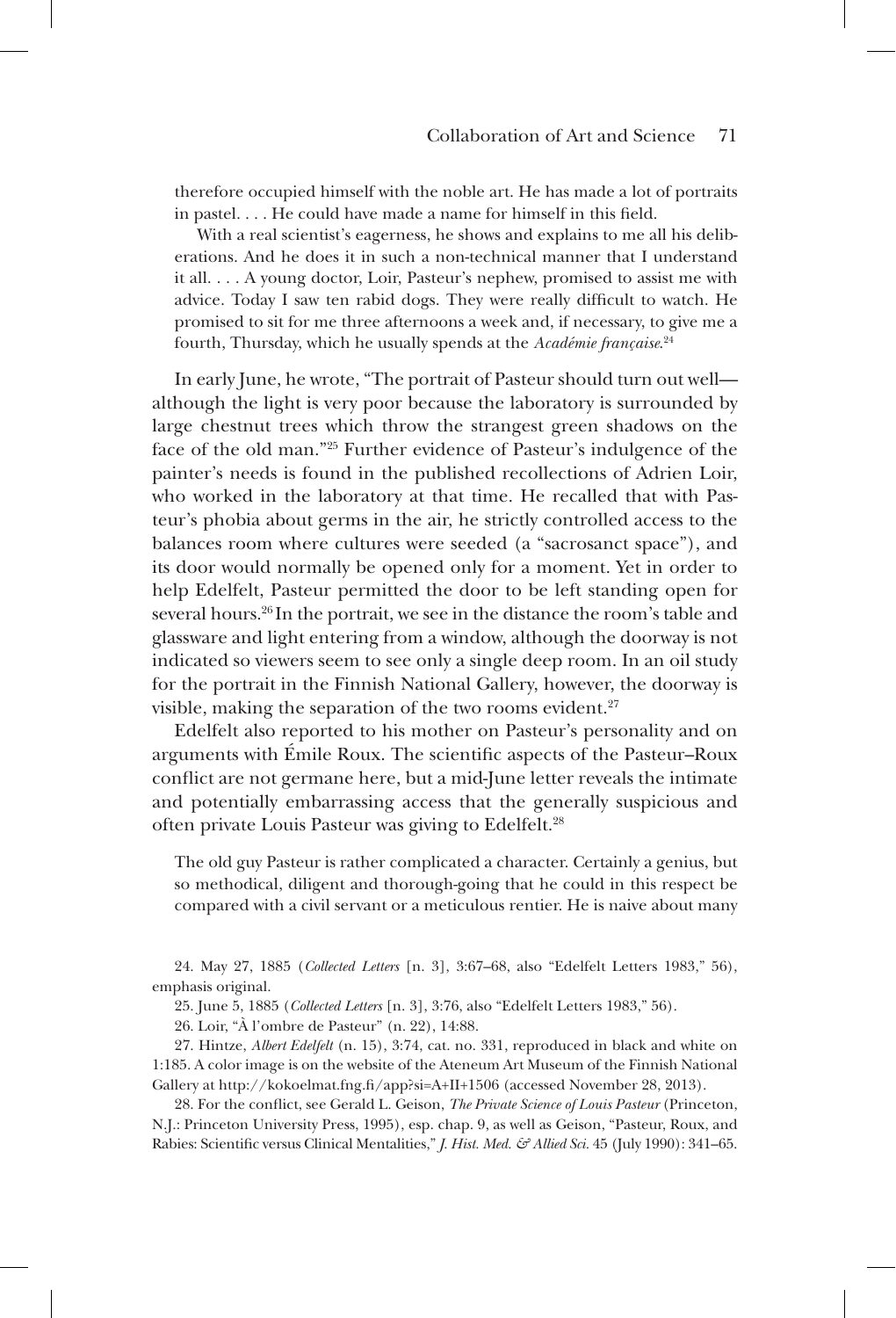things. He has a strange respect and admiration for everything as it is, a real conservative nature. He keeps fighting ferociously with his first assistant Roux, who has a really revolutionary nature. They mostly argue about academies and institutions, which are attacked by Roux and defended by Pasteur.<sup>29</sup>

## Pasteur as a Supremely Confident Risk Taker

In the sweep of medical history, it is normal to date Pasteur's first rabies treatments in humans simply to 1885 without needing to be more specific. Yet to evaluate the decisions made by Pasteur and by Edelfelt in creating this painting, it is necessary to attend much more closely to the timing of their activities during 1885.

The composition that Edelfelt developed shows Pasteur holding one of the drying bottles in which infected spinal cord dissected from a rabbit that died of rabies becomes gradually less virulent over a roughly two-week period. At least two of Edelfelt's preliminary studies used smaller bottles. But then Pasteur intervened.30

He made me take away a microbottle, and he put into my hand instead a larger glass dome with a piece of dog [*sic*] spinal cord dangling from a thread. According to the old man, this is not fully understood yet, but it would have great importance in the future. . . . Additionally, he has reviewed all the paraphernalia that I have placed around him. He has made me remove some that were unnecessary *au point de vue scientifique* [from a scientific point of view], put others there instead, etc. In a word, he is extremely interested. He has given me compliments about my diligence and ability to work in frying heat. "Vous êtes un travailleur, M. Edelfelt" ["You're a hard worker, Mr. Edelfelt"]. Would to God that he be right.<sup>31</sup>

There could have been no finer compliment coming from Pasteur, who had spent his whole life working hard and urging the same on all around him (beginning with his poor sisters when he was a teenager). Pasteur expressed his warm feelings and high regard for Edelfelt in a letter to Albert's young sister Annie for her autograph collection earlier the same week. The text is right in line with Pasteur's reputation for being unusually kind to children, yet this also shows an endearing whimsy that is otherwise hard to discern in the personality of the famously sober scientist. "I do not know, *chère mademoiselle*, if the customs of your country permit a man of a

29. June 12, 1885 (*Collected Letters* [n. 3], 3:80, also "Edelfelt Letters 1983," 57).

<sup>30.</sup> These preliminary studies are illustrated in Hintze, *Albert Edelfelt* (n. 15), 1:184–85; they have catalog numbers 329 and 331 in vol. 3.

<sup>31.</sup> June 28, 1885 (*Collected Letters* [n. 3], 3:85, also "Edelfelt letters 1983," 57). Edelfelt's letter used the French words.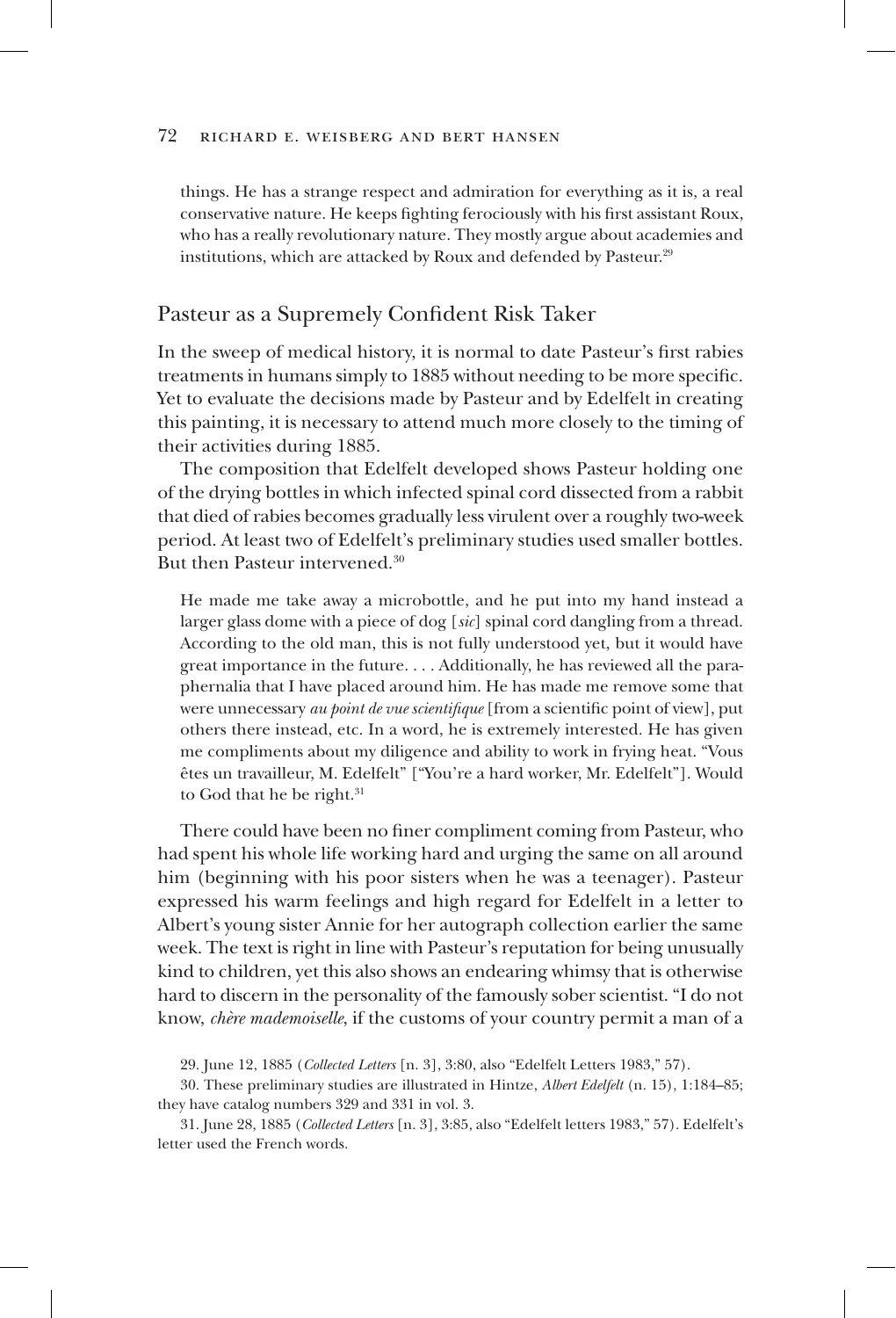quite respectable age to say to a young person that he loves her without ever meeting her. But I dare to do it by writing this declaration. I hope you will excuse me in any case if I add that I see you and I 'divine' you by means of the moral, intellectual, and physical qualities of your brother, the young Finnish painter and a friend of France."32 In this remarkable little note, the scientist has given the painter a blessing that embodies Pasteur's trinity of highest values: work, family, and the glory of France.

Edelfelt completed the painting before returning home for the summer. Two things should be kept in mind about the state of Pasteur's research at the time the painting was being done since the image was to take on an unexpected new life due to major and unforeseen events in the fall. Salon reviewers, scholars, and viewers in general have tended to see it only in terms of those later events. First, we must remember that to this point in the spring, Pasteur had vaccinated only dogs in his experiments.<sup>33</sup> He had not dared to try saving a person from the threat of rabies, nor had he yet even carried out a plan to test the vaccination first on himself. Second, these experiments were scientific in nature; they were yet not medical or of interest to the general public. That means Edelfelt and Pasteur both believed this was to be a portrait of a scientist at work, an eminent scientist to be sure, but not what it would become—the triumphalist portrait of an acclaimed miracle worker who had changed the course of medicine and was worshipped by thousands of dog-bite victims saved from possible death. In the spring of 1885 when Edelfelt was doing the painting, the matter in the drying bottle was a laboratory reagent. It was not a life-saving therapy. Given the limited progress of Pasteur's rabies inoculation work as of May and June 1885, we have here a testament to his self-confidence, ambition, and willingness to take risks by showcasing the unconfirmed rabies work with the nerve tissue in the drying jar, rather than one of his many established triumphs.

When Edelfelt returned to France from Finland in the fall of 1885, the leading French portraitist, Léon-Joseph-Florentin Bonnat (1833–1922), was just starting his own rendition of Pasteur, a large, expensive portrait commissioned by J. C. Jacobsen, the millionaire brewer from Copenha-

32. Louis Pasteur, *Correspondance 1840–1895*, ed. Pasteur Vallery-Radot, 4 vols. (Paris: B. Grasset, 1940–51), 4:24 (June 26, 1885, to Mlle. Annie Edelfelt). For a photograph of the letter in Pasteur's hand, see Haltia and Sourander, "Albert Edelfeltin Pasteur" (n. 10), 68.

33. In *Private Science of Louis Pasteur* (n. 28), 195–200, Geison reported on two desperate and hitherto unknown attempts to help hospitalized patients possibly suffering from rabies in May and June 1885. Because these were not reported during Pasteur's lifetime and because the second patient died quickly and the diagnosis of the first seems dubious, they do not gainsay the common understanding that the treatment of Joseph Meister in July 1885 was the first human test of the rabies vaccine.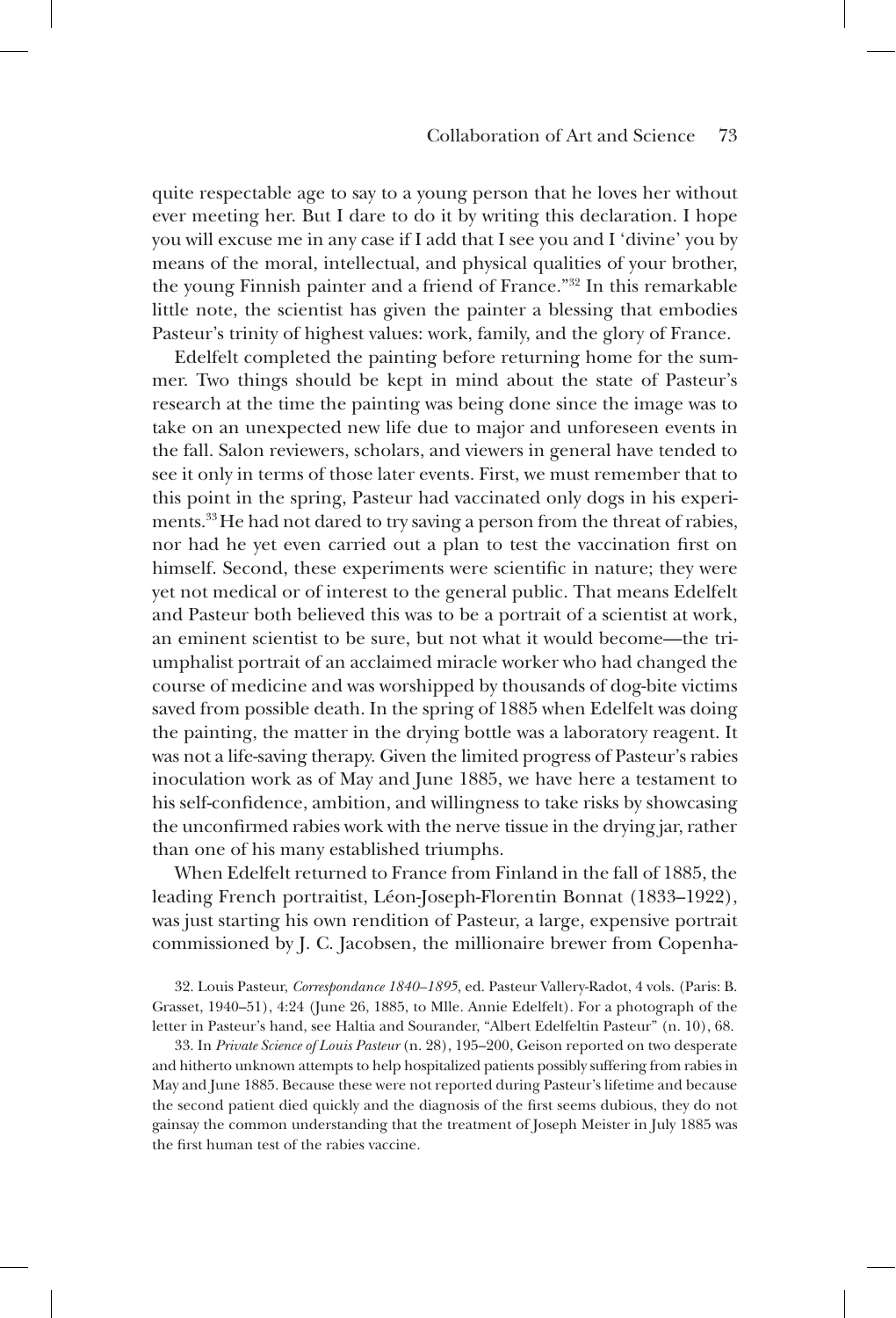gen, who felt a deep appreciation for Pasteur's work on fermentation. As Edelfelt wrote his mother, "Bonnat is about to have his first sitting in a few days. It angers me very much to have such a competitor. But Pasteur himself said that mine is going to be better."34 What Edelfelt did not know when he wrote this in late November—and no one else realized either was that the trickle of dog-bite victims, coming to Pasteur's laboratory for treatment after two cured cases were made public in late October, would turn into a rushing stream and then a flood of patients. By December 15, there were one hundred patients. By February 15, two hundred. And by April 15, two weeks prior to the opening of the Salon of 1886, the total had climbed to nearly seven hundred.<sup>35</sup> The associated wave of rabies publicity made Edelfelt's painting especially exciting both to art critics and to the public, even apart from artistic considerations.<sup>36</sup>

## Louis Pasteur in the 1886 Salon

By opening day of the Salon on May 1, Bonnat's large portrait was ready for exhibit. It is a studio portrait of Pasteur, facing the viewer, with his five-year-old granddaughter Camille (see Figure 5). There is no hint of a smelly laboratory, sick silk worms, spoiled beer and wine, or animal experiments. The novel element here was using Camille to add more color and a little asymmetry. Although Bonnat was painting this canvas at just the moment when Pasteur's work was in the headlines, the artist intentionally left science out of his picture. Using the approach for which he was both famous and financially successful, he painted the image of a transcendent personality, not a scene or an anecdote.37

Many Salon reviewers in 1886 noticed only the Bonnat and Edelfelt portraits, overlooking a third painting of Pasteur, which was not a portrait, but an interior scene painted by Lucien Laurent-Gsell and titled *Le labo-*

<sup>34.</sup> November 30, 1885 (*Collected Letters* [n. 3], 3:93–94, also "Edelfelt Letters 1983," 57).

<sup>35.</sup> These figures are reported in Hervé Bazin, *Vaccination: A History from Lady Montagu to Genetic Engineering* (Esher, UK: John Libbey Eurotext Limited, 2011), 266.

<sup>36.</sup> Although many of the Salon reviews quoted in the next two sections appeared in Richard E. Weisberg's dissertation, the translations and citations have been modified in some cases.

<sup>37.</sup> Reviewers' comments on the Bonnat portrait are quoted below. For a modern characterization of his approach to portraits, see Julius Kaplan, "Bonnat, Léon," in *Grove Art Online, Oxford Art Online* (Oxford: Oxford University Press), http://www.oxfordartonline. com/subscriber/article/grove/art/T009909 (accessed January 21, 2013).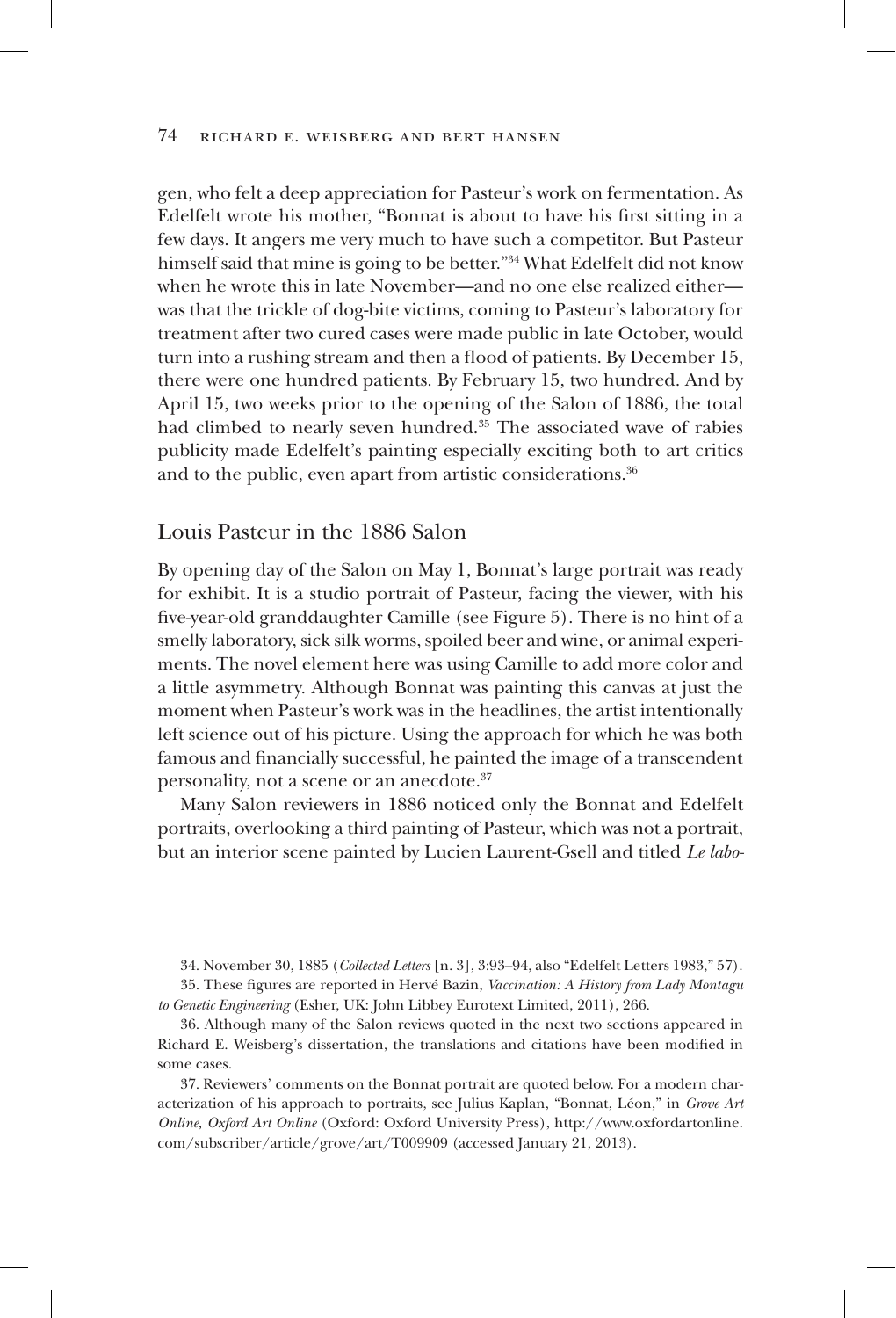## Collaboration of Art and Science 75



Figure 5. Photogravure of Leon Bonnat, *Louis Pasteur with Granddaughter* (1886), published as image 155 in *Das neunzehnte Jahrhundert in Bildnissen*, 5 vols. (Berlin: Photographische Gesellschaft, 1898–1901) (Bert Hansen collection).

*ratoire de M. Pasteur* (see Figure 6).<sup>38</sup> Though Pasteur is recognizable, this painting is not a group portrait, but a depiction of the laboratory as a work space, all rigid geometry and fluid light. Pasteur and four assistants are subordinated to the equipment, the furniture, and the light. Laurent-Gsell had been exhibiting at the Salon since 1882. He was related to the Pasteurs as his mother and Pasteur's wife (née Marie Louise Laurent) were first cousins; the newspapers usually called him Pasteur's nephew. In the Salon

38. For a color reproduction, see Bruno Latour, *Pasteur: une science, un style, un siècle* (Paris: Perrin and Institut Pasteur, 1994), 72. The painting has received little scholarly attention. The most complete account seems to be a newsletter article by Yvonne Le Garrec, "Le *Laboratoire de Pasteur* par L. L. Gsell au Musée de Vannes," *Association des Anciens Élèves de l'Institut Pasteur* 46, no. 179 (2004): 56–58, a copy of which was kindly shared by Marie-Annie Avril of La Cohue-Musée des Beaux Arts in Vannes (email, September 9, 2013).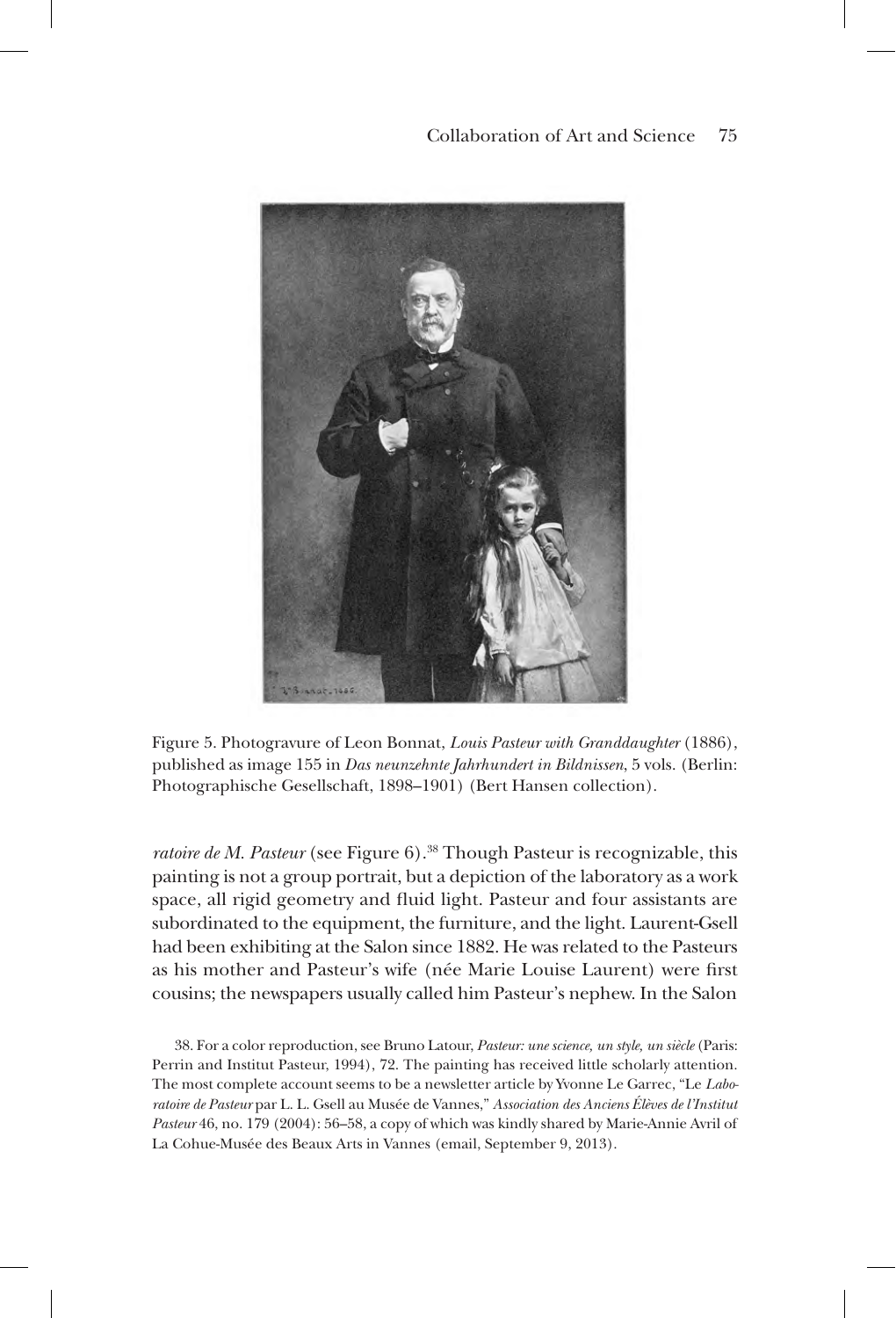of 1885, Laurent-Gsell had won substantial attention for his large canvas, *L'atelier de Cabanel à l'École des Beaux Arts*, which was purchased at the Salon by the wife of Baron Nathaniel de Rothschild, who donated it two years later to the municipal museum of Morlaix.<sup>39</sup> Reviewing the 1886 Salon, critic Paul Leroi enthusiastically praised Laurent-Gsell's newest painting in a leading magazine: "The nephew of the most illustrious savant of our time devoted himself to portraying *The Laboratory of M. Pasteur*, and he did it with a complete success."40 Art critic Joseph Noulens reported that "M. Rothschild . . . was impressed enough to acquire this small canvas, and in his own gallery give it the place that it merited."41

Both the Bonnat portrait and the Laurent-Gsell scene received much more commentary in the Parisian press than we can incorporate in a study about Edelfelt's work. Nonetheless, we include material about these two paintings where comparisons reveal something about Edelfelt's work or provide evidence about Pasteur's place in public discourse, such as, for example, these remarks in Noulens's review: "The artist, Pasteur's nephew, was among the first to faithfully reproduce the interior of that laboratory where scientific quasi-miracles were accomplished by his uncle, the most illustrious and the most useful of contemporary scientists."42

# Pasteur in the Art World: Publicity, Salon Criticism, and Wider Influence

For most of the nineteenth century, the Paris Salon was the single most important exhibition of contemporary art in Continental Europe.43 The exhibition lasted a month or two in May and June. Each year the French government purchased hundreds of exhibited items, which it placed in the Musée du Luxembourg or in provincial museums and other govern-

39. For the purchase, see *Courier de l'art* 5, no. 25 (June 19, 1885): 297; for the donation, see *Courier de l'art* 7, no. 51 (December 23, 1887): 401

40. Paul Leroi, "Salon de 1886," *L'art; revue bi-mensuelle illustrée* 40 (1886): 251.

41. Joseph Noulens, *Annuaire du salon. Artistes français et étrangers au Salon de 1886* (Paris: E. Dentu, 1887), 141. The purchaser was Baron Alphonse de Rothschild. The canvas, measuring 91 cm in height without its frame, is hardly small, except compared to the Edelfelt at 158 cm. Later, the critic Paul Leroi helped arrange as a gift from the Rothschilds to the city of Vannes a number of art works that included this painting; see Le Garrec, "Le *Laboratoire de Pasteur*" (n. 38), 57.

42. Noulens, *Annuaire du salon (n. 41)*, 141.

43. The scholarly literature on the Salons and Salon art is enormous. For a concise overview, see Gerald M. Ackerman, "The Glory and Decline of a Great Institution," in *French Salon Paintings from Southern Collections*, ed. Eric M. Zafran (Atlanta: High Museum of Art, 1982), 8–23.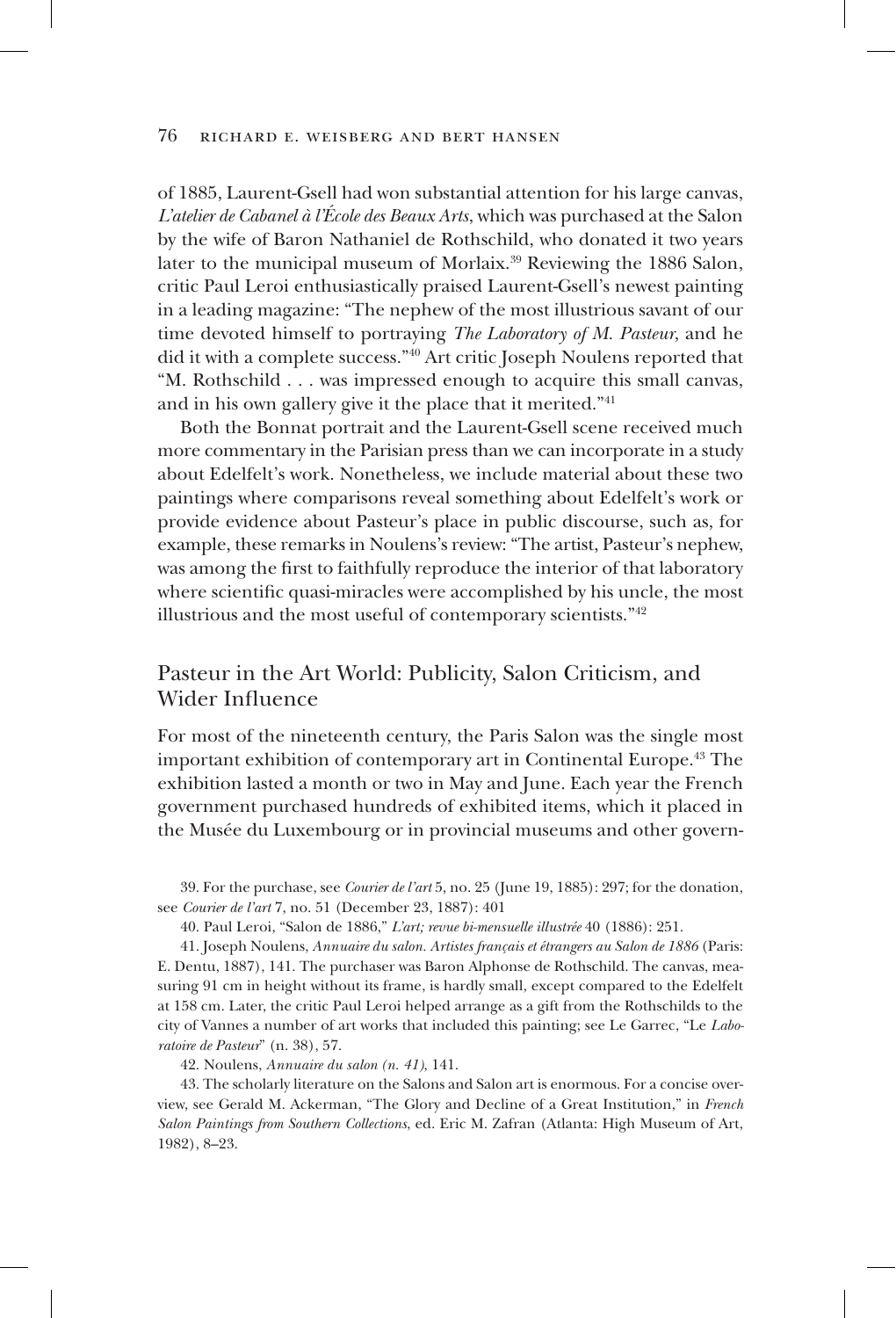## Collaboration of Art and Science 77



Figure 6. Lucien Laurent-Gsell, *The Laboratory of Louis Pasteur* (1886), oil on canvas, 91 × 78 cm. Collection Musée de Vannes, France (used with permission).

ment buildings. Works exhibited might number as few as two thousand and as many as five thousand. Attendance might run ten thousand visitors a day, for a total of nearly a half million over a typical six-week run. The magnitude of this temporary exhibition created a market for many publications besides the official catalogue. Parisians and the crowds of visitors from afar devoured guidebooks alongside dozens of reviews and hundreds of illustrations in newspapers and magazines.

Salon reviews not only document discussions of style and esthetics, but also illustrate how public understanding of Pasteur's significance was being shaped. We can observe Pasteur working to raise his own stature through art works of the Salon, a process that magnified the acclaim he received directly from his scientific achievements.

Many Salon reviewers commended Bonnat's painting. In the prestigious *Gazette des Beaux Arts*, Alfred de Lostalot commented, "M. Bonnat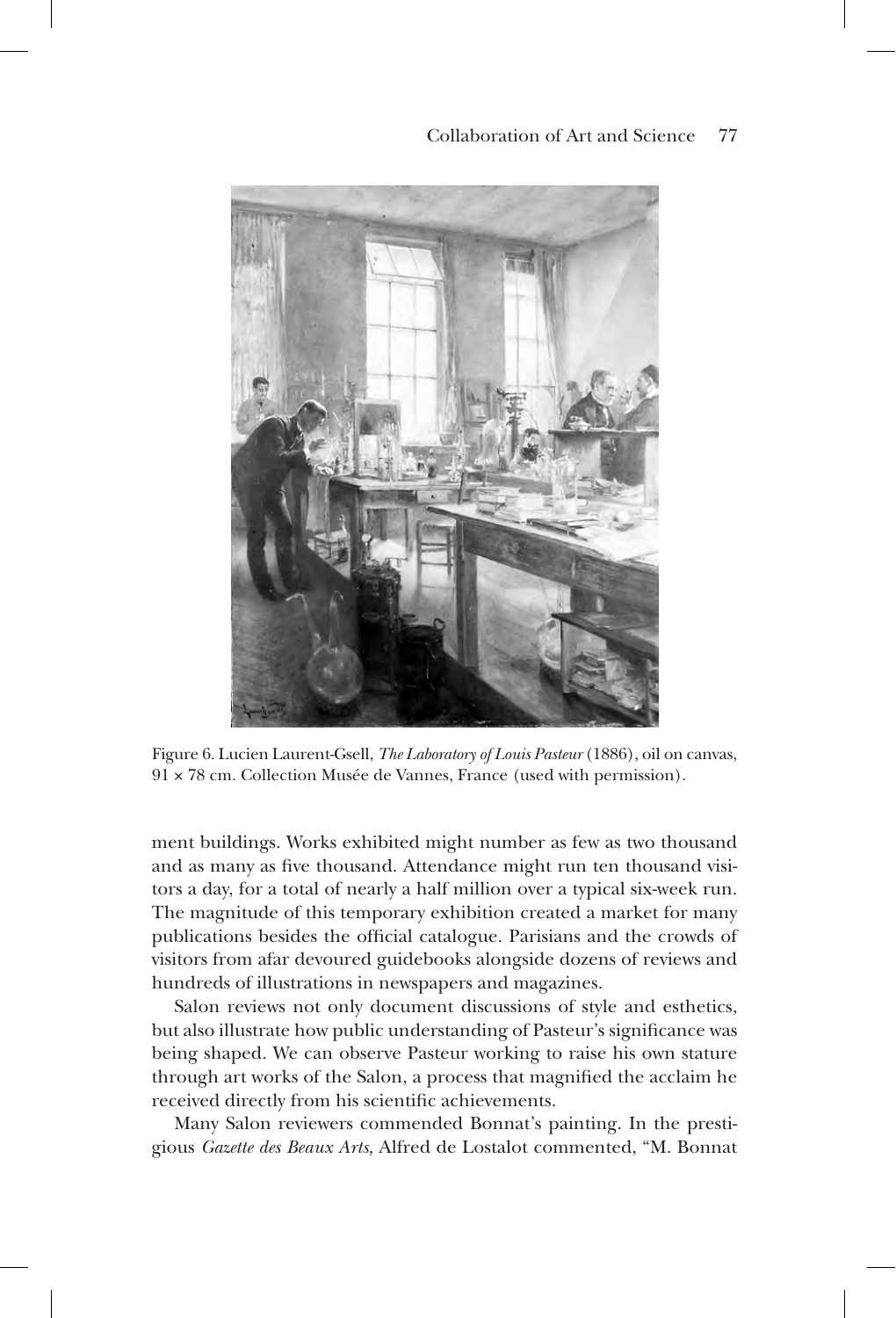has painted the illustrious scientist, accompanied by his [grand]-daughter, a young girl dressed in blue, very gracious in the tender and loving pose that Bonnat has most happily found. Pasteur's figure is vigorously raised on a neutral background whose somber tones are enlivened by several clear spaces which give some air to the picture."44 In a mixed review in *L'artiste*, Charles Ponsonailhe observed that, despite some commendable aspects, the stiff figures lacked vitality.

The portrait of M. Pasteur is very much to the crowd's taste, and with reason. Although it is a strong and powerful painting, with a very intelligent modeling, it errs by presenting to us the picture of a great man rather than that of a real person. . . . His right hand is plunged into the opening of his coat with that banal and theatrical gesture of circus generals. He leans his other hand on his granddaughter's shoulder. But it is undoubtedly with regard to children that Bonnat's paintbrushes are particularly unforgiving with a brutal precision of touch. In sum, the *Pasteur* by M. Bonnat is a member of the Institute painted by his colleague, another member of the Institute.<sup>45</sup>

Some of the critical responses to Bonnat's portrait of Pasteur were prompted by comparison to Edelfelt's piece, which was generally considered far superior. One review said it all in three short sentences: "This portrait is complete. It speaks of the man and his life's work. And it could well be the definitive portrait of Pasteur."46

Edelfelt's success was real, but the acclaim was not universal. Various critics judged features differently, especially regarding the sitter's setting and the accoutrements. For example, George Lafenestre, in the *Revue des deux mondes*, thought the flasks distracting.

The painting by M. Edelfelt, painted in a lively manner, with an attraction that is quite intimate and familiar, shows M. Pasteur in his laboratory, among flasks and test tubes, in the process of examining an anatomical piece in a flask. Nothing could be more natural, nothing more lifelike. It is exact and it is pleasing but, in truth, the furniture speaks louder than the figure, the physiognomy of the thinker is effaced among the sparkles of the glass pieces, and, in spite of the interest and curiosity that those who come after us will certainly attach to this most minute and detailed report by this Swedish artist, it will not be from him that they will receive Pasteur's definitive image. On the contrary, the figure painted by M. Bonnat has created an austere solitude within undefined

44. Alfred de Lostalot, "Le Salon de 1886: La peinture," *Gazette des Beaux Arts* 33, no. 6 (June 1, 1886): 459.

45. Charles Ponsonailhe, "Salon de 1886: La peinture," *L'artiste*, June 1886, 440–41.

46. Georges Olmer et Saint-Juirs, *Salon de 1886* (Paris: Goupil, 1886), 77. (Saint-Juirs is a pseudonym of René Delorme.)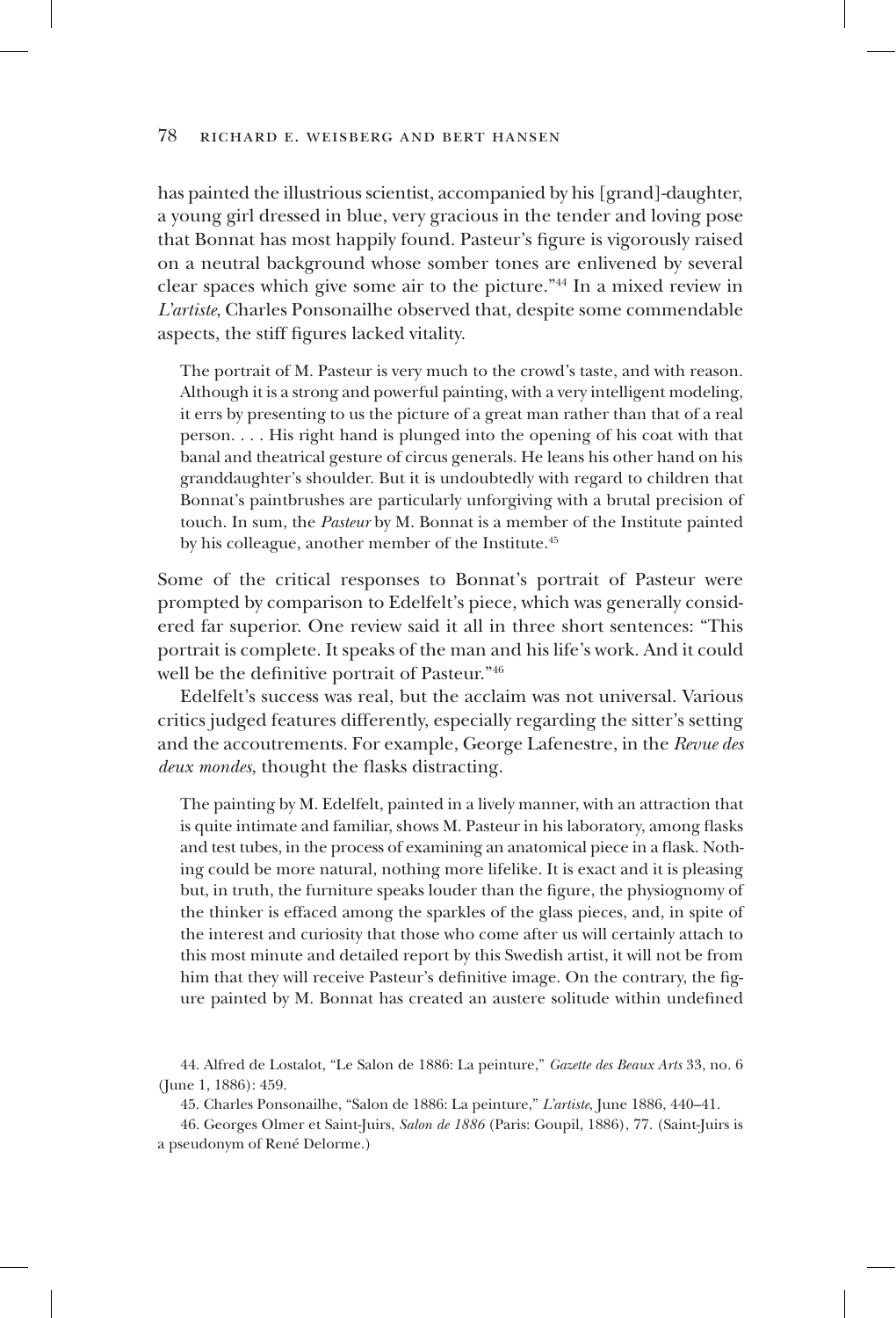surroundings. . . . *Bonnat's portrait is the historic image. M. Edelfelt's is nothing more than an anecdotal picture*. 47

Lafenestre's most pointed criticism of Edelfelt's painting was that it was merely "amusant," an "image anecdotique." In other words, Edelfelt had reduced Pasteur's life to merely one episode, effacing personality—which is essential for a portrait—with the clutter of a history scene. Although he did not like the new direction, Lafenestre was perceptive about the interest Edelfelt and other younger artists showed for including details of modern life, and he traced this impulse to the French landscape painters.<sup>48</sup>

Albert Wolff, the critic whose favorable notice Edelfelt most desired, fortunately preferred the younger artist's canvas. He called Bonnat's painting "ressemblant" or "true to life," with a pejorative meaning. He described Bonnat as one of the most skillful artists of his day. "Skillful" also carried a negative judgment. Wolff described Edelfelt's canvas as filled with feeling, an important contemporary criterion applied to a painting, indicating superiority to a "mere" photographic likeness.

M. Pasteur has posed two times: for M. Bonnat, who is a master of this genre of portrait, and for a young painter, M. Edelfelt. The portrait by the first artist is certainly *ressemblant.* Pasteur is standing, his hand resting on the shoulder of his granddaughter. The figure is that of a man of science; it is painted by one of the most skillful artists. His considerable talent is indisputable, but this work is soundly beaten by the young man who, with less authority but with more emotion, shows us M. Pasteur intimately and as we had conceived of him before ever having met him.

M. Bonnat has painted the father of the family who, for someone like Pasteur, is his least interesting side. Edelfelt has interviewed the scientist in his laboratory, preoccupied with the problems whose mysteries he is attempting to fathom. He has brought him to life before us, in the process of his thoughts.<sup>49</sup>

Other reviewers found other strengths in Edelfelt's work, even as the critics differed about what kind of portrait the crowd prefers. Paul Leroi wrote in *L'art* that "the best portrait of the Salon was—if one understandably puts aside the work of Delaunay—the one of Pasteur by Albert Edelfelt."50 Noting that in lesser hands such a portrait might have remained a mere anecdote, he proceeded to a general point.

47. George Lafenestre, "Le salon de 1886: I. La peinture," *Revue des deux mondes* 75 (June 1, 1886): 580–609, quotation on 597–98, emphasis added. The writer is correct in calling Edelfelt "Swedish" since his family was part of the large Swedish-speaking population in Finland.

48. Ibid., 597.

49. Albert Wolff, *Figaro-Salon 1886* (Paris: Boussod, Valadon, et Cie., 1886), 22.

50. Leroi, "Salon de 1886," 232.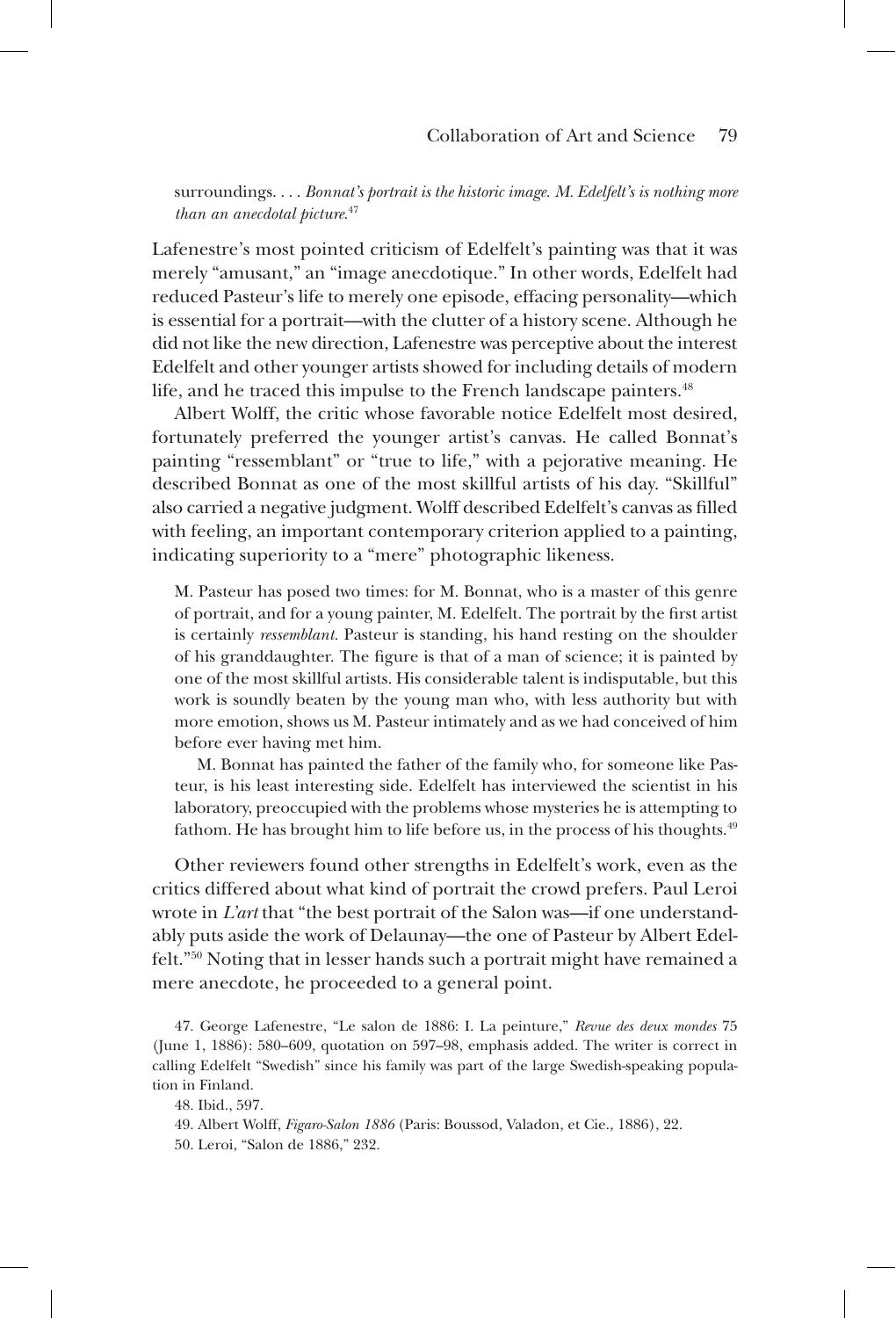The excellent Finnish artist, whose work *Divine Service at the Seaside* one can admire in the Luxembourg Museum, shows us the scientist at work. One can see him thinking, an essential merit, which is foreign to the crowd. A brutal likeness, a great bourgeois resemblance, has better chances of attracting the crowd and keeping its attention, but portraits of that type, essentially antiartistic, can never endure. If, by chance, they do obtain it, it is fleeting at best. To M. Edelfelt goes the honor of having created a work which is gripping. His canvas is an historic portrait.<sup>51</sup>

Alfred de Lostalot remarked in the *Gazette des beaux arts* that Edelfelt had depicted Pasteur the devoted researcher: "M. Edelfelt's painting shows us Pasteur absorbed in his research, his head inclined. He gazes at a glass bottle in which hangs a bloody scrap of flesh. This is that awful spinal cord of the rabid rabbit which, by the effort of his genius, will be converted into the healing ointment of the most terrible illness."52

Ponsonailhe, who deemed Bonnat's painting stiff and lifeless, as we have seen, praised Edelfelt for having achieved a portrait so filled with life.

M. Edelfelt, in his portrait of M. Pasteur, has realized a work of the highest intelligence. The illustrious scientist is working in his laboratory, which is illuminated by a calm and soft light. . . . The light plays on the professor's face, in the flecks of silver in his grey beard, under the arch of his very developed eyebrows, which shade his lively and piercing gaze, in the fleshy lines of his wise and reflective countenance. This is definitely not the Pasteur of official paintings, a member of the Institute, laureate of all Academies, benefactor of humanity, cast in stone, with the sacred pose of the great man that is common to our public fountains. No, he is the simple and gentle scientist, preeminently good, surprised in the intimacy of his work, of his daily and familiar tasks.<sup>53</sup>

On April 24, 1886, a week before the Salon's official opening, the *New York Times* wrote that "the capable young Finnish painter has one of the sensations of the year—"Pasteur dans son Laboratoire," a large and clever work."54 Edelfelt's sensation in the 1886 Salon was good not only for his reputation, but also for his income. In a letter to his mother, he listed sales to American dealers Knoedler and Hodges of sixty-five hundred and fifty-five hundred francs respectively, along with an estimate of five thousand for the Pasteur portrait and two thousand for a reproduction of it, plus other items, all adding up to thirty-eight thousand francs in income that year.55 To appreciate those amounts, we note that this

- 54. "Pictures for the Salon," *New York Times*, April 24, 1886, 1–2.
- 55. May 18, 1886 (*Collected Letters* [n. 3], 3:133).

<sup>51.</sup> Ibid., 232.

<sup>52.</sup> Lostalot, "Salon de 1886" (n. 44)*,* 459–60.

<sup>53.</sup> Ponsonailhe, "Salon de 1886" (n. 45), 421–22.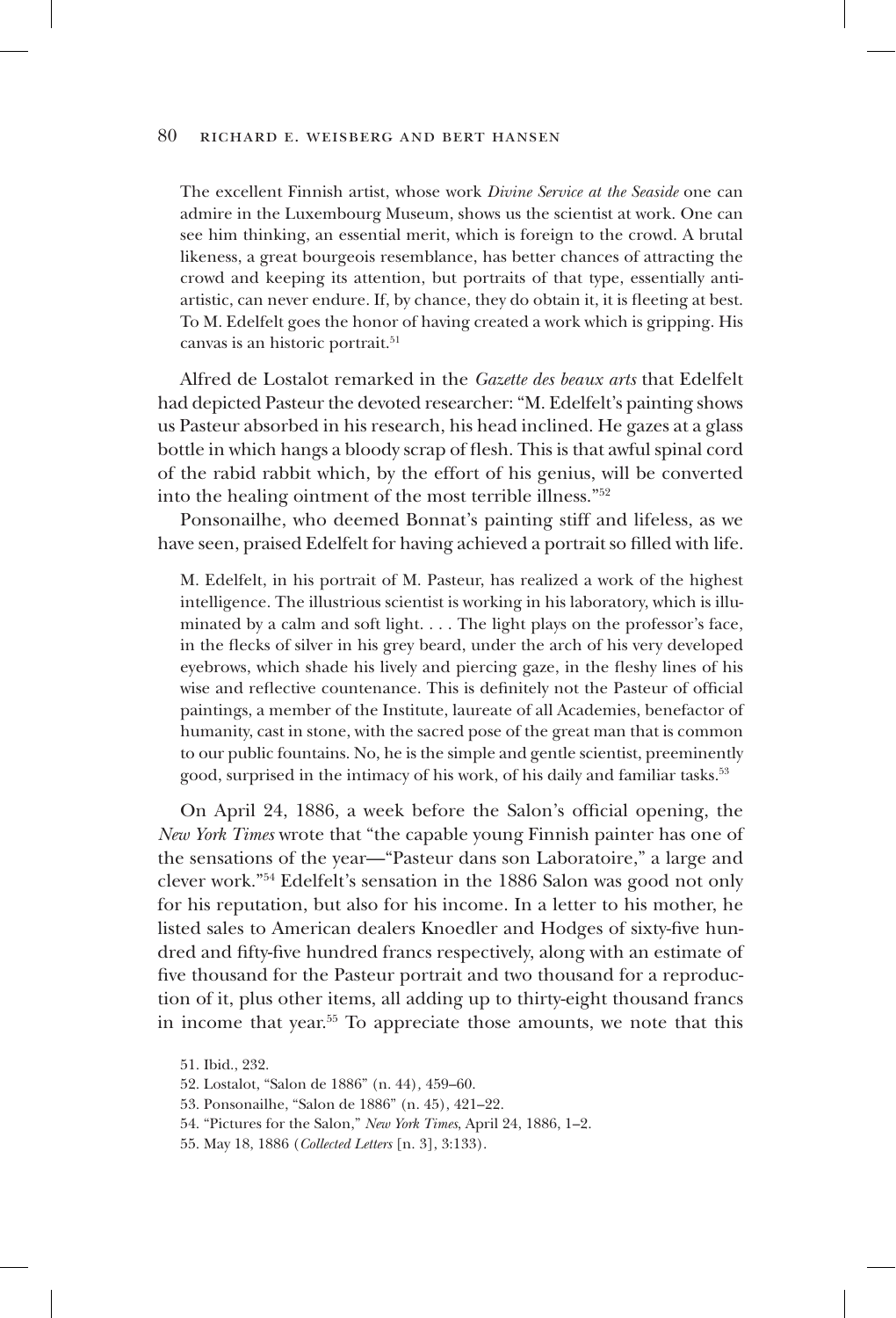figure is higher than the twenty-five thousand francs that Louis Pasteur received annually from the French government.<sup>56</sup> Yet Edelfelt's total is hardly more than the thirty thousand francs that his competitor Bonnat often earned for a single portrait.<sup>57</sup> The story of another portrait Edelfelt painted a few years later shows that even a less significant work can earn a good fee; but more importantly it confirms how Pasteur could confidently take charge of things in art, just as he did in science. Edelfelt painted a portrait of Rosa Abreu, the wealthy widow of a Cuban planter and wife of Dr. Jacques-Joseph Grancher, the eminent pediatrician who administered all the injections of Pasteur's rabies vaccine. Artist and patron had not discussed a fee, and when the painting was finished Edelfelt was unsure how to handle this uncertainty. He mentioned the situation to Pasteur, who immediately responded in his customary authoritative (and perhaps paternal) manner, saying, "What is this nonsense? You shall have 5,000, no less, as I shall tell him." And that indeed was what Edelfelt was given by Dr. Grancher discretely in an envelope at a dinner—a thousand more than he says he would have asked on his own.<sup>58</sup>

Altogether then, in the Salon of 1886 Louis Pasteur made three appearances: once in the traditional mode of a studio portrait, but also twice as a scientist working in his laboratory.

## Pasteur in the Salon of 1887: From Scientist to Healer

In the Salon of 1887 Pasteur bore the mantle of a miracle-working healer in a new canvas exhibited by Laurent-Gsell. In two paintings by the same artist, just a year apart, Pasteur's milieu has changed from research laboratory to treatment clinic. And with that shift came a new kind of public appreciation. Laurent-Gsell's large, busy vaccination scene  $(250 \times 290)$ 

56. Pasteur's pension was established in 1874 at twelve thousand francs. In 1883, the amount was raised to twenty-five thousand and made transferable upon his death to his wife and then to his children. For pension figures, see Gerald L. Geison, "Louis Pasteur," in *Dictionary of Scientific Biography*, vol. 10 (New York: Scribner, 1974), 350–416, 352. In "Pasteur: A Sketch in Bold Strokes," in *World's Debt to Pasteur*, ed. Hilary Koprowski and Stanley A. Plotkin (New York: Alan R. Liss, 1985), 5–27, Geison explained (15) that twenty-five thousand francs was roughly double what full professors in Paris were making and ten times the income of a salesclerk in a department store.

57. Kaplan, "Bonnat, Léon" (n. 37).

58. August 13, 1991 (*Collected Letters* [n. 3], 4:69–70). We have not located this portrait, which is listed but not illustrated in Hintze, *Albert Edelfelt* (n. 15) as no. 596, 3:123. It is not among the illustrations in a biography by Jacques Roussillat, *Un patron des hôpitaux de Paris à la Belle Epoque: la vie de Joseph Grancher* (Guéret: Société des Sciences naturelles et archéologique de la Cruese, 1989).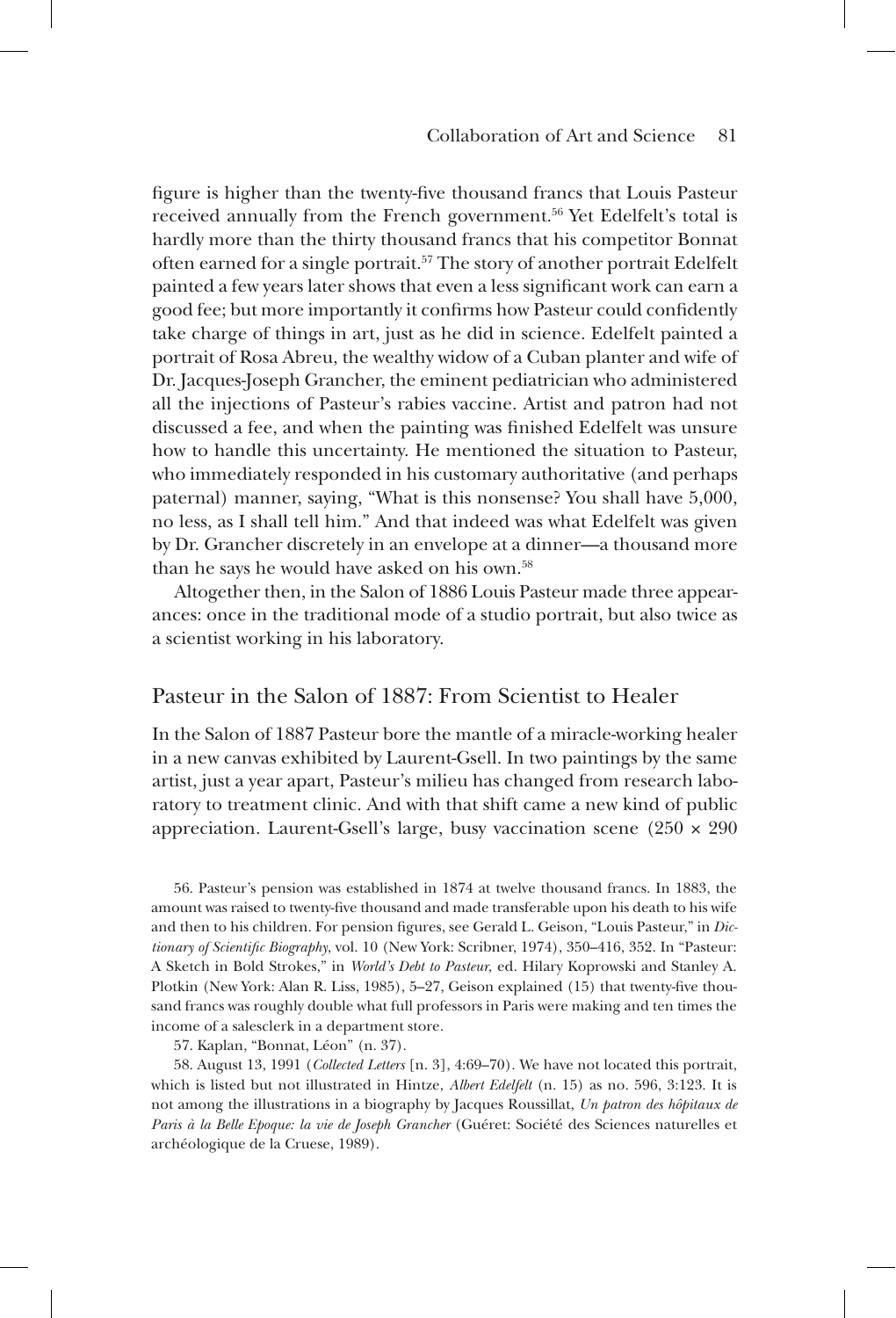cm) in Figure 7 was a strong contrast to his earlier painting of a quiet chemical laboratory exhibited in the 1886 Salon. The chemist is seen checking patients' names against a list. His figure is large and paired with a white-robed Berber holding a walking stick. Several elements of the arrangement draw upon the imagery in traditional religious scenes, such as the Madonna and Child, the adoration of the shepherds, and even Jesus's circumcision.

One modern commentator describes this painting's Pasteur as a "secular saint of modern science."59 Many salonniers gave it warm praise. In *L'artiste* Charles Ponsonailhe wrote, "M. Laurent-Gsell, led only by his love of art and of contemporaneity, has braved M. Pasteur's clients and captured by surprise the spectacle in this clinic of highest interest. . . . Previously, I had reproached M. Laurent-Gsell for a lack of originality and artistic imagination. . . . But now Laurent-Gsell has developed, and his observation is well-grounded. . . . Only the sick child can be faulted for its old-fashioned prettiness."60 Earlier, Ponsonailhe had observed that "subjects touching on medical science have drawn particular attention from visitors to the Salon this year," and cited the paintings by Laurent-Gsell, Henri Gervex, and André Brouillet "that reproduce some scenes of hospitals or the clinic, some experiments bringing up the most recent discoveries of this art" (see Figures 8 and 9). $61$ 

Like Ponsonailhe, Paul Leroi called attention to the artist's improvement, announcing in *L'art*, "This year M. Lucien Laurent-Gsell has taken a giant step." He commented further,

His intelligent composition . . . shows us a young mother having her little daughter vaccinated against rabies. Also present are Russians, Arabs, and others, and M. Pasteur, the uncle of the painter, who has marvelously rendered the features and gestures of the illustrious savant. . . . Overall, it is very much alive. The tone is accurate. The shapes are nicely indicated though perhaps a little superficially, something expected from such a young man. In any case, this has not prevented M. Lucien Laurent-Gsell from having his signature on one of the best works at the Salon, one which will surely be remembered.<sup>62</sup>

Other Salon reviewers, including George Lafenestre and Albert Wolff, likewise highlighted the novelty of medical advance as a subject of contemporary scenes painted on the grand scale of traditional history paint-

62. Paul Leroi, "Salon de 1887," *L'art; revue bi-mensuelle illustrée* 42 (1887): 178.

<sup>59.</sup> Sonia Banting, "Pasteur, saint laïc de la science moderne," in *Focus sur des oeuvres*, (Centre national des arts plastiques, last updated August 7, 2014), http://www.cnap.fr/ pasteur-saint-la%C3%AFc-de-la-science-moderne.

<sup>60.</sup> Charles Ponsonailhe, "Le salon: peinture III," *L'artiste*, August 1887, 96–122, at 113.

<sup>61.</sup> Charles Ponsonailhe, "Le salon: peinture I," *L'artiste*, June 1887, 411–45, at 444.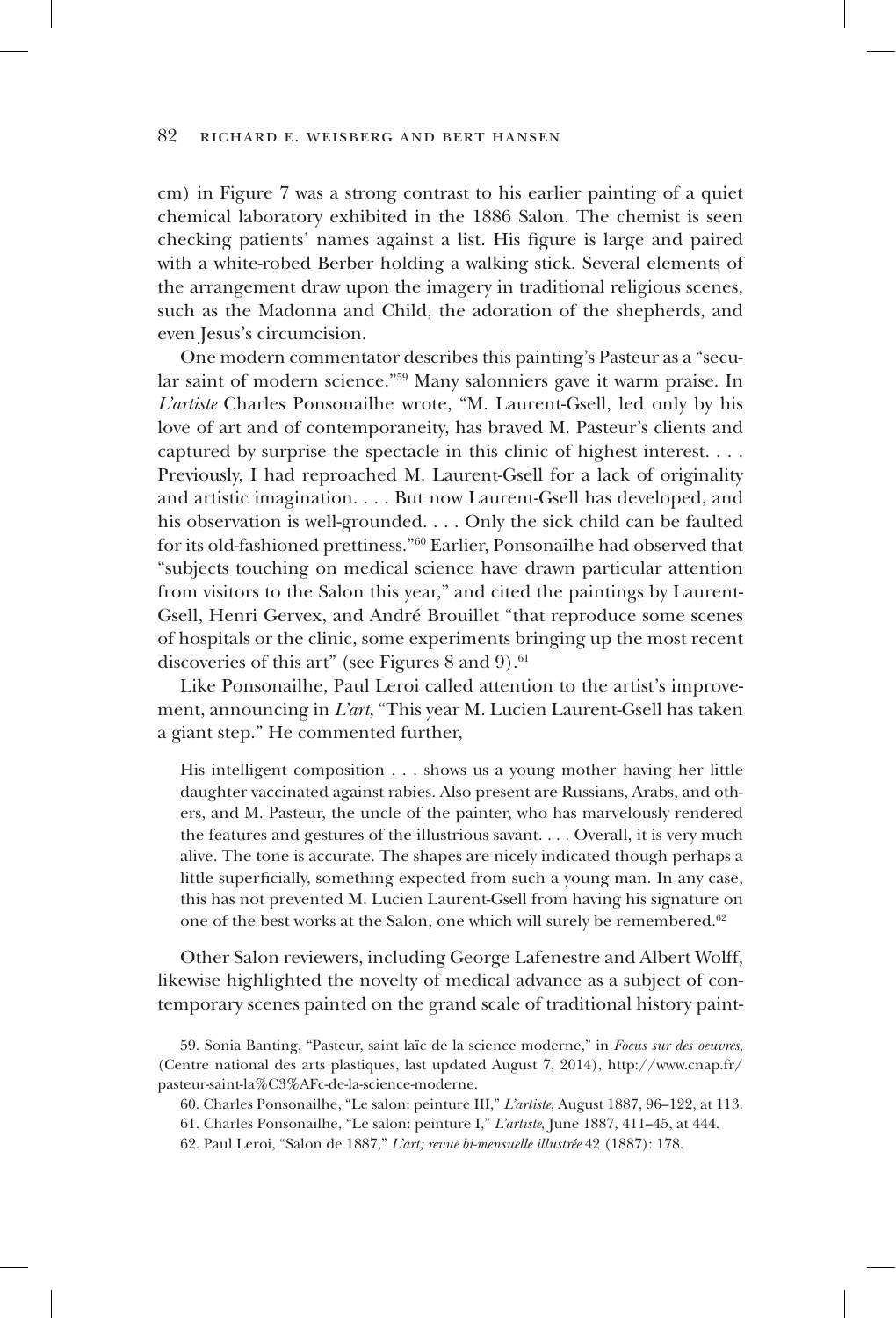

Figure 7. Lithograph by F. Pirodon (published by E. Desjobert, Paris) of Lucien Laurent-Gsell, *La vaccine de la rage au laboratoire de M. Pasteur* (1887) (used courtesy of the Wellcome Library, London, under a Creative Commons license). The original canvas on public display at the University of Strasbourg bears this title on its frame: *Le laboratoire de Pasteur*. Early salon catalogues mistakenly list it as *Le premier septembre.* Banting, "Pasteur, saint laïc de la science moderne" (n. 59), cites it as *La vaccine de la rage.*

ings. Lafenestre, like Ponsonailhe, grouped Laurent-Gsell's painting with Gervex's *Avant l'opération* and Brouillet's *Leçon clinique à la Salpêtrière*. Lafenestre judged Laurent-Gsell's arrangement of the number of people superior to Brouillet's composition. "The people, less numerous and more attentive, are more seriously interested in the action than those in M. Brouillet's work. They therefore interest us more."63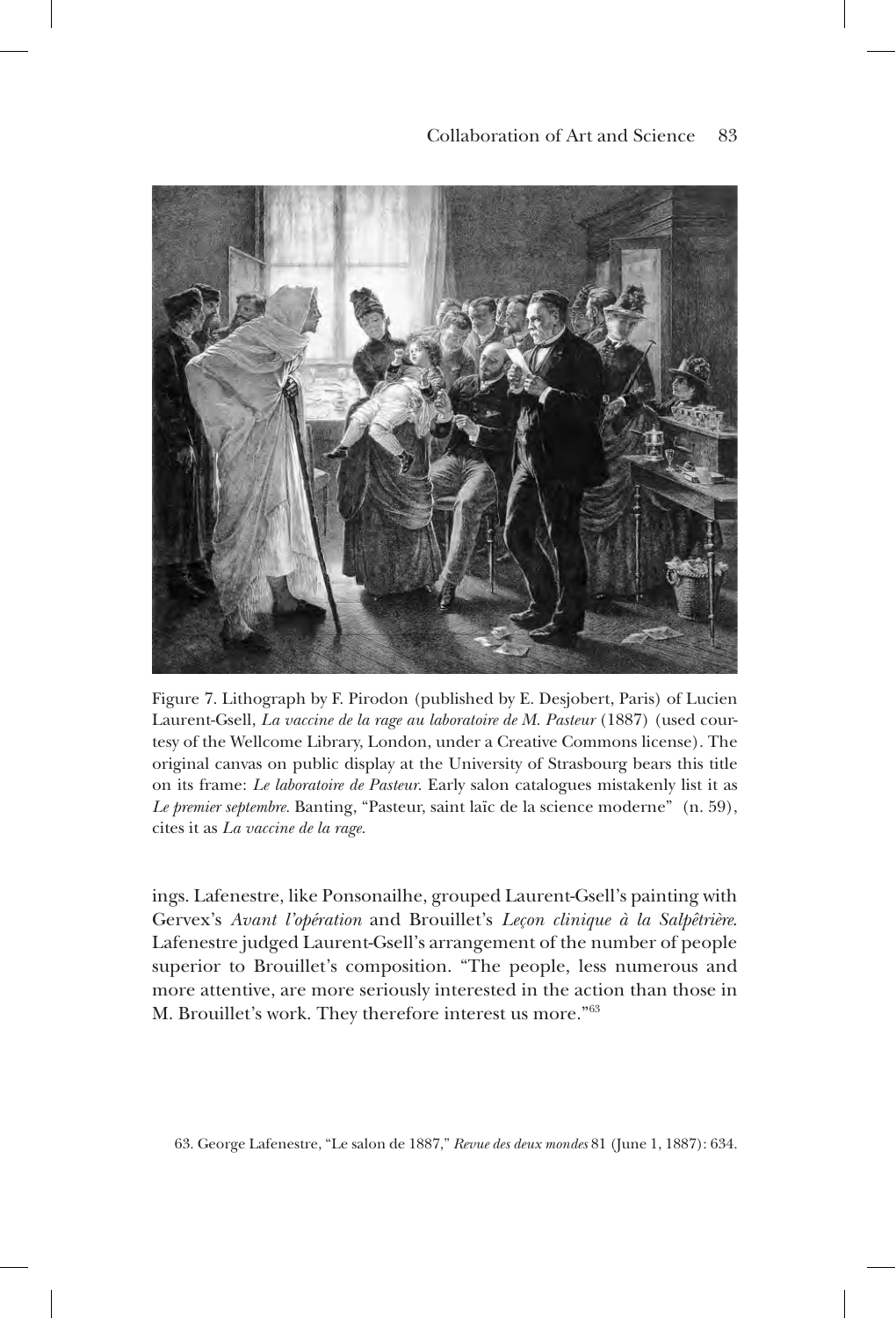

Figure 8. Photogravure by Goupil and Co. (Paris, distributed by D. Appleton and Co., New York) of Andrè Brouillet, *A Clinical Lecture by Charcot* (1887) (Bert Hansen collection).



Figure 9. Photogravure by Gebbie and Husson Co. Ltd. (Paris Exposition, 1889) of Henri Gervex, *Before the Operation* (1887), Clements C. Fry Collection, Yale University, Harvey Cushing/John Hay Whitney Medical Library (used with permission).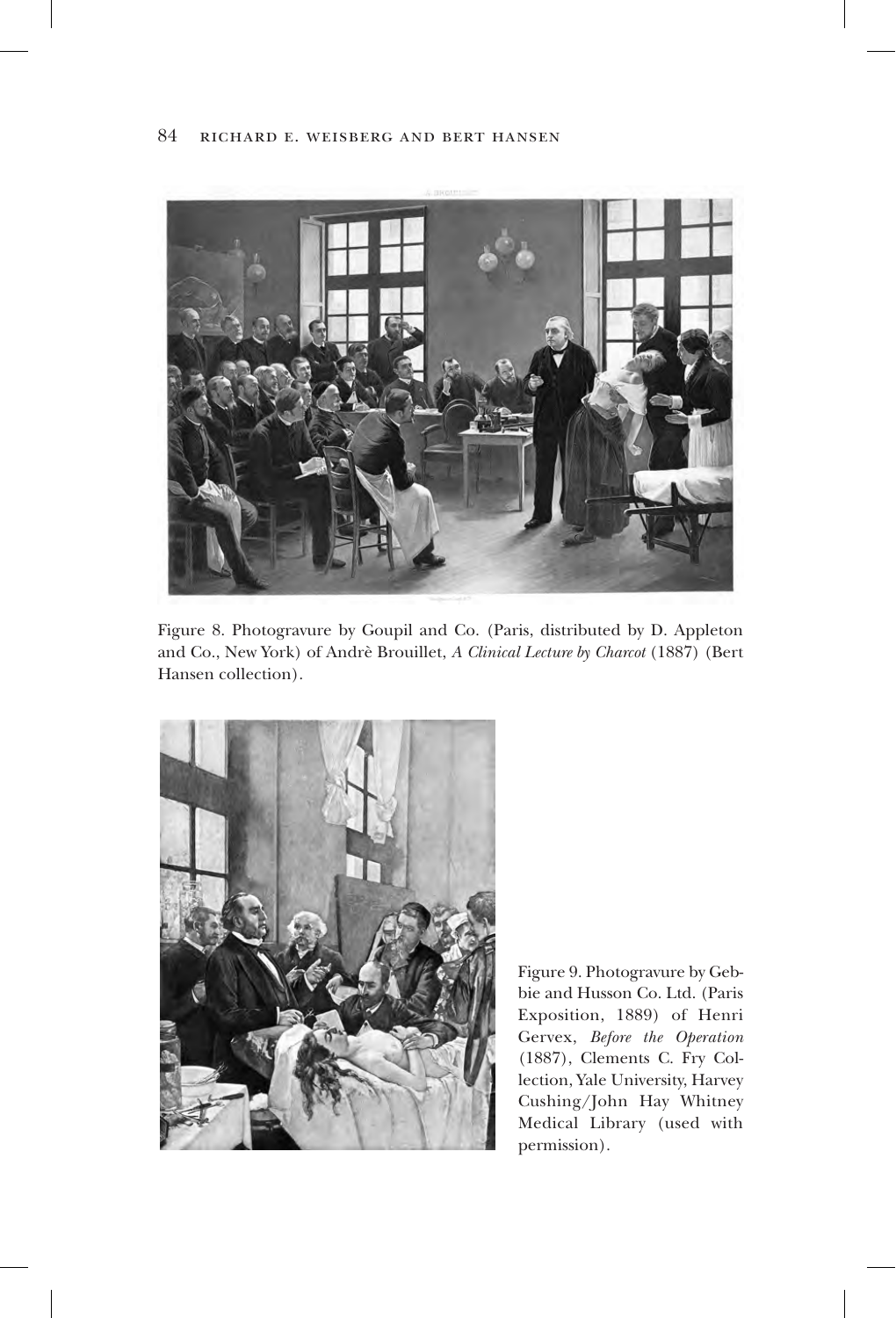## Doctors at Work: The New-Style Portraits

For Wolff, Laurent-Gsell's rabies painting marked an important step in the creation of a new iconography for doctor portraits. Like other writers, he analyzed the painting together with the medical scenes by Brouillet and Gervex.64 He declared all three "modern" portraits. "For the same approach, if on a more modest level, I cite the work of a young man of the future, M. Laurent-Gsell, who brings us into Pasteur's clinic, where a child is inoculated for rabies. These canvases embody the completely modern trend of our portraitists."65

Following upon such successes in the 1886 and 1887 Salons, a number of other artists created "at work" portraits of doctors and scientists in this new mode.66 Important examples of the new iconography include Léon Lhermitte in 1889, *Claude Bernard* and *Professor Sainte-Claire Deville*; Edouard Bisson in 1890, *Après l'opération de la lithotritie* (Dr. Guyon); Jules Adler in 1892, *Transfusion du sang de chèvre par le docteur Simon Bernheim*; André Brouillet in 1895, *Le vaccin de croup*; and Marguerite Delorme in 1897, *Professor Edmond Delorme demonstrating pulmonary decortication to students at Val de Grâce in 1894*. 67

When the Salon critics highlighted the works by Edelfelt, Laurent-Gsell, Brouillet, and Gervex as "modern" portraits in contrast to Bonnat's work, they were emphasizing the novelty of bringing frank scenes of science and medical activity into the Salon. The commentators well knew that

64. Key literature on the Brouillet image includes J. L. Signoret, "Une leçon clinique à la Salpêtrière (1887) par André Brouillet," *Revue neurologique* 139, no. 12 (1983): 687–701, and Christopher G. Goetz, Michel Bonduelle, and Toby Gelfand, *Charcot: Constructing Neurology* (New York: Oxford University Press, 1995). Mary Hunter has recently examined Gervex's painting *Before the Operation* in two recent articles; see "Medical Masculinity and Sleeping Beauties: Identity and Sexuality in Henri Gervex's *Avant l'opération*," in *Gender Scripts in Medicine and Narrative*, ed. Marcelline Block and Angela Laflen (Newcastle upon Tyne: Cambridge Scholars, 2010), 32–63, and "'Effroyable Réalisme': Wax, Femininity and the Madness of Realist Fantasies," *RACAR* 33, nos. 1–2 (2008): 43–58.

65. Albert Wolff, *Figaro-Salon 1887* (Paris: Boussod, Valadon, et Cie., 1887), 40.

66. This interpretation was established in Richard E. Weisberg's 1995 dissertation ("Representation of Doctors," n. 10), using phrasings like "the at-work portrait." Since then, the phrase "milieu portrait" has come into wider use, especially in Nordic scholarship. This label carries much of the same meaning, although it is more inclusive since a person can be in a characteristic setting without doing work.

67. We intend to discuss the significance of these portraits in a separate article, along with the paintings of famous doctors from the past that resembled the new-style at-work portraits. These latter were a new kind of history painting, of physicians, not kings or military leaders, as had been the tradition in that genre, and they included such figures as Paré, Vesalius, Aselli, Jenner, Pinel, and Laennec.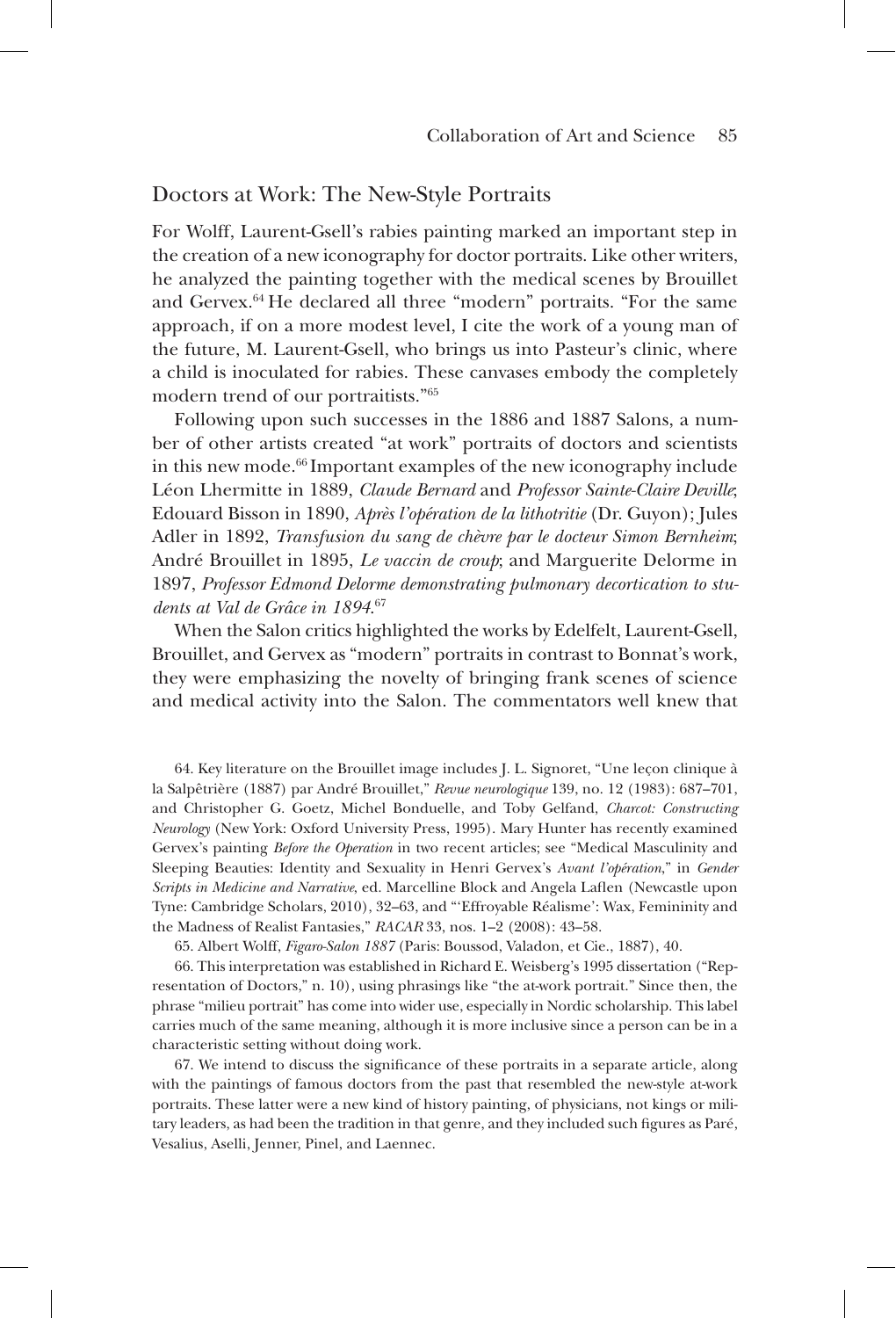"modern portraits" in general, and especially of cultural figures, were not brand new. The milieu portrait had started to become prominent about twenty years earlier. Hence our argument that Edelfelt's portrait of Pasteur was a major, new force in reshaping the image of doctors and scientists (something recognized at the time by Salon critics) does not imply that Edelfelt invented the "at work" or milieu portrait. Nor do we intend to suggest that his work was independent of the wider transition to modern portraiture in France.

During the 1880s Edelfelt's development took advantage of two increasingly frequent practices in French painting of the mid- and later nineteenth century: milieu portraits and scenes of anonymous ordinary people painted on oversized canvases, at the scale of traditional history paintings. In the first approach naturalistic portraiture put greater emphasis on personality and immediacy than on social status, often through the use of everyday environment. The portraits of *Charles Baudelaire* by Gustave Courbet (ca. 1849) and *Emile Zola* by Edouard Manet (1868) are familiar examples.68 Less familiar, though more emblematic, is Degas's portrait of *Edmond Duranty* (1879). There are numerous realist portraits of artists in their studios from the 1870s and 1880s.<sup>69</sup> Edelfelt's own portrait of his close friend Dagnan-Bouveret (1881) working at his easel is a good example. And recall too that before Laurent-Gsell painted Pasteur's laboratory and then Pasteur's clinic, he had painted a scene of the students working in Cabanel's atelier, a canvas that was exhibited in the Salon of 1885 and purchased by Baroness Rothschild (as noted above). As illustrations of the second development, one may call to mind a famous canvas like Degas's *A Cotton Office in New Orleans* (1873), as well as the era's many large canvases of peasants working in the fields as painted by Jules Bastien-Lepage, Léon Lhermitte, Dagnan-Bouveret, and many others. Edelfelt, like many others, chose to portray ordinary people in their regular settings (though as types, not as individual portraits, no matter how closely these artists worked with models and photographs). Examples include Edelfelt's prize-winning *Service divin au bord de la mer* and his earlier painting, *Le* c*onvoi d'un enfant*, through which he first became acquainted with Jean-Baptiste Pasteur.

<sup>68.</sup> Heather McPherson, *The Modern Portrait in Nineteenth-Century France* (Cambridge: Cambridge University Press, 2001).

<sup>69.</sup> Bridget Alsdorf, *Fellow Men: Fantin-Latour and the Problem of the Group in Nineteenth-Century French Painting* (Princeton, N.J.: Princeton University Press, 2012); and Gabriel Weisberg, *Redefining Genre: French and American Painting, 1850–1900* (Washington, D.C.: Trust for Museum Exhibitions, 1995). See also Weisberg's *Against the Modern* (n. 12) and *Illusions of Reality* (n. 12).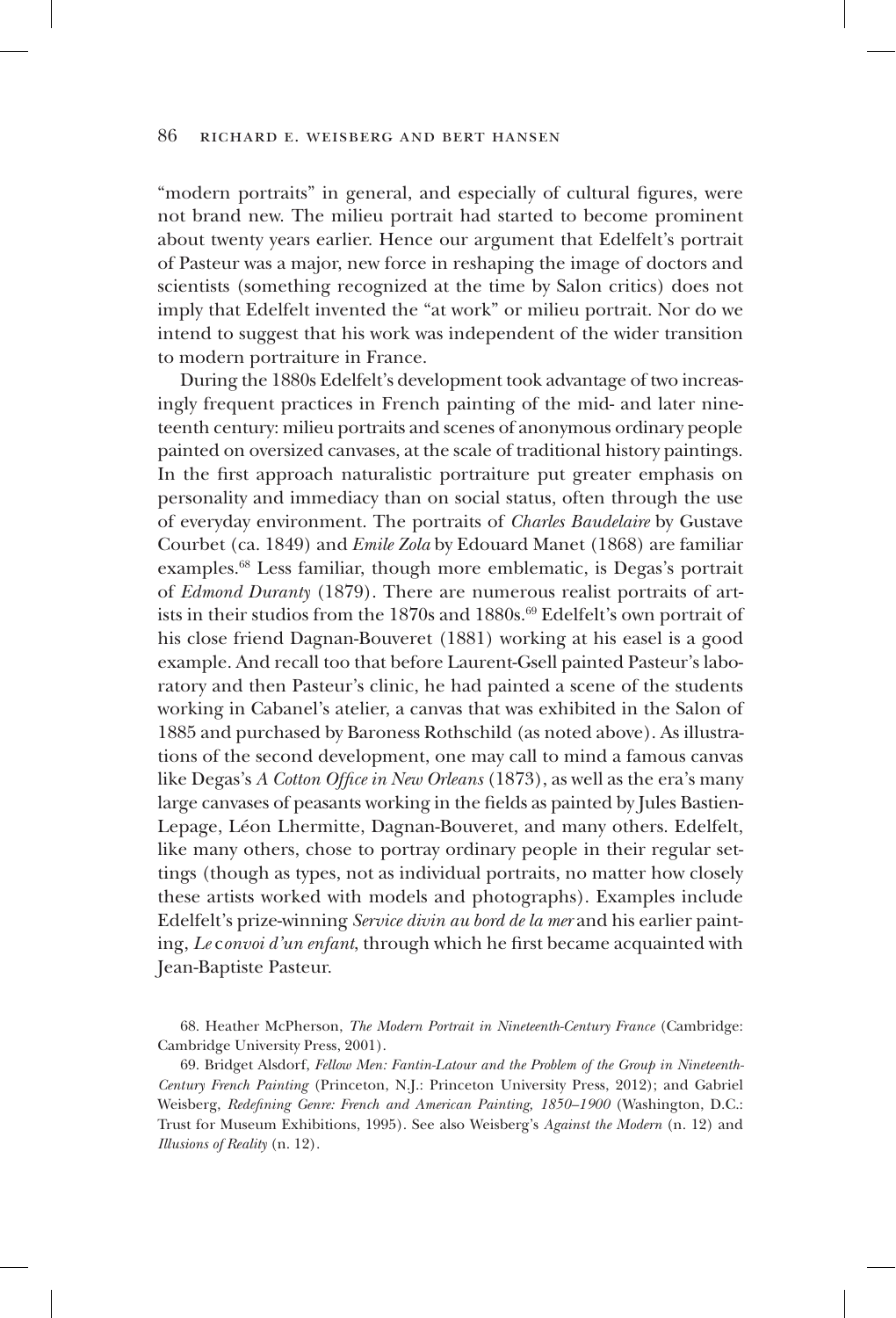The doctor-at-work portraits that were noticed as a cluster by the critics and the public in the Salons of 1886 and 1887 were seen as new because they were new.70 To appreciate the novelty and to prevent misinterpretation, it may be helpful to distinguish the new portraits from other portrayals that might mistakenly be grouped with them. We need to remind ourselves that these 1880s compositions are portraits—even when they include a full setting and other people—since they celebrate known

70. It may be helpful to some readers if we place this claim in the context of scholarship on medical and scientific portraiture (beyond the works already cited). Art historians have a long-standing interest in portraiture including a few prominent images of physicians and scientists (most notably Rembrandt's Tulp, and David's Lavoisier), but they have had not singled out the scientist portrait as a category with a special history and—if we are correct—a key turning point. The literature on portraiture by art historians is large, but useful entry points include Marianna Jenkins, *The State Portrait: Its Origin and Evolution* (New York: College Art Association, 1947) on the *portrait d'apparat*; Roy C. Strong, Brian Allen, et al., *The British Portrait, 1660–1960* (Woodbridge, Suffolk: Antique Collectors' Club, 1991); Joanna Woodall, ed., *Portraiture: Facing the Subject* (Manchester: Manchester University Press, 1997). See also McPherson, *Modern Portrait* (n. 68) and Alsdorf, *Fellow Men* (n. 69).

Curators, on the other hand, whether of medical institutions or of special exhibits, have catalogued and analyzed numerous examples. For major medical collections in Philadelphia and London, see Berkowitz, *College of Physicians* (n. 5) and Wolstenholme and Piper, *Royal College of Physicians* (n. 5). For two special exhibitions of British paintings, see Hackmann, *Apples to Atoms* (n. 7) and Jordanova, *Defining Features* (n. 7). An early exhibit by William H. Gerdts, *The Art of Healing: Medicine and Science in American Art* (Birmingham, Ala.: Birmingham Museum of Art, 1981) was remarkably comprehensive. Another pioneering exhibit catalogue with interpretive essays is Brandon Brame Fortune and Deborah J. Warner, *Franklin and His Friends: Portraying the Man of Science in Eighteenth-Century America* (Philadelphia: University of Pennsylvania Press, 1999). Hansen examined American popular imagery at length in *Picturing Medical Progress from Pasteur to Polio* (n. 8).

Highly illustrated books about medicine in art form a perennial publishing genre. They do include portraits, but they tend to repeat the same familiar examples, and they only rarely offer analysis or new interpretation. Examples include Julie Anderson, Emm Barnes, and Emma Shackleton, *The Art of Medicine: Over 2,000 Years of Images and Imagination* (Chicago: University of Chicago Press, 2011); Giorgio Bordin and Laura Polo D'Ambrosio, *Medicine in Art* (Los Angeles: J. Paul Getty Museum, 2010); Ann G. Carmichael and Richard M. Ratzan, eds., *Medicine: A Treasury of Art and Literature* (New York: Beaux Arts, 1991); Alan E. H. Emery and Marcia L. H. Emery, *Medicine and Art* (London: Royal Society of Medicine Press, 2003); *idem*, *Surgical and Medical Treatment in Art* (Royal Society of Medicine Press, 2006); Albert S. Lyons and R. Joseph Petrucelli, II, *Medicine: An Illustrated History* (New York: Abrams, 1978); André Pecker, *La Médecine à Paris du xiiie au xxe siècle* (Paris: Editions Hervas, 1984); Jean-Charles Sournia, *The Illustrated History of Medicine* (London: Harold Starke Publishers, 1992).

None of the works mentioned in this note attends seriously to the new imagery of doctors at work that emerged in France around 1880, a novelty that had been richly discussed by art critics at the time. A rare hint of an awareness of change appeared in Jordanova's observation (*Defining Features*, n. 7) that a watercolor of Faraday in his laboratory "is noteworthy because there had been few depictions of men of science at work" (39).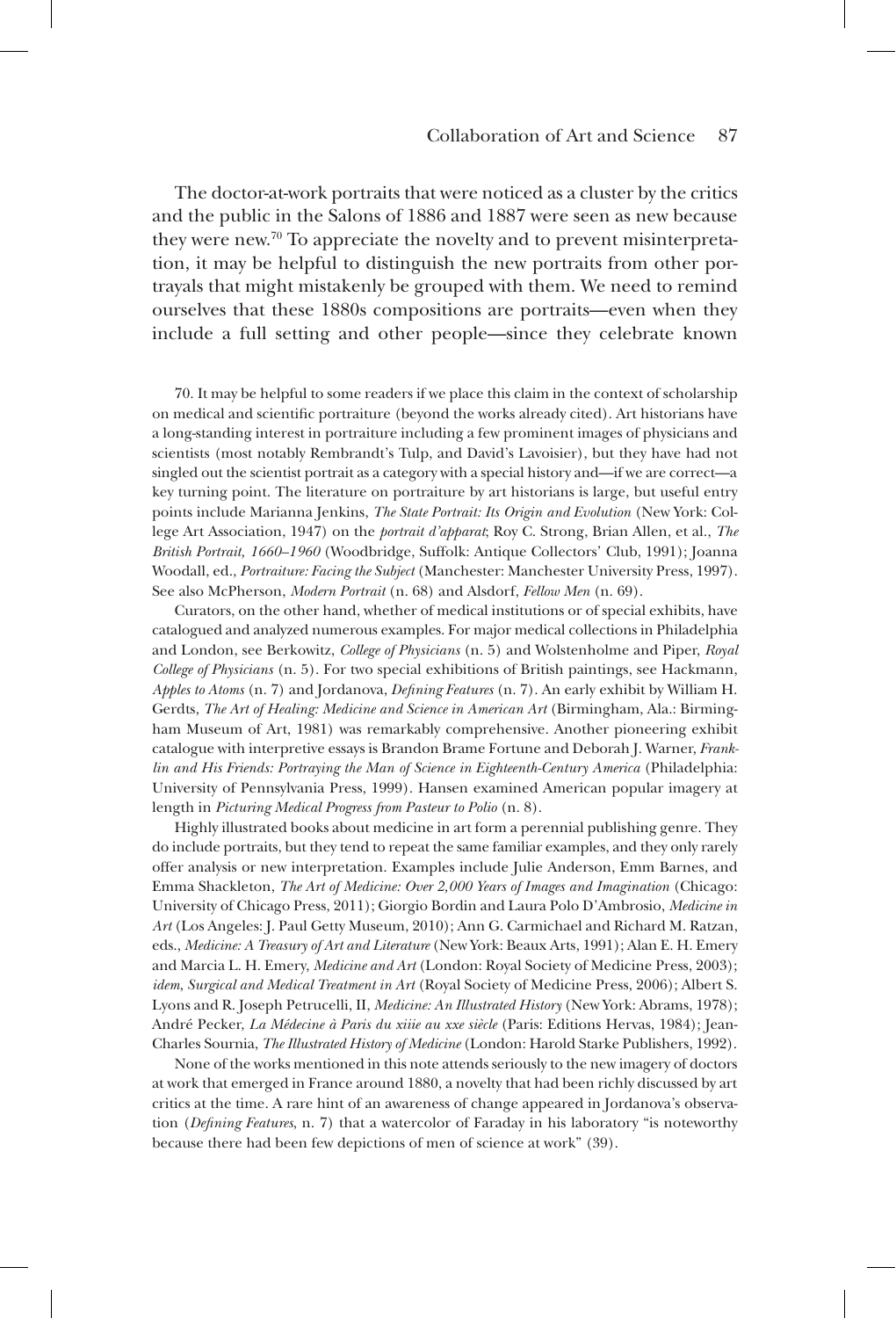individuals. As such, they are entirely distinct from anonymous, generic physicians and caregivers in contemporary paintings, such as the man bandaging a peasant's injury in *The Accident* (1879) by Dagnan-Bouveret or the slightly later and overly sentimental, but ever-popular, large-scale British genre scene, *The Doctor* (1891) by Luke Fildes.<sup>71</sup>

The "modern portraits" are likewise distinct from the many seventeenth- and eighteenth-century genre paintings that showed a generic doctor or alchemist, not a man with a name and reputation. Our observation of the novelty of at-work portraits of scientists in Paris in the 1880s does not ignore three fascinating science-themed canvases of the mid-eighteenth century by Joseph Wright of Derby. These were storytelling genre scenes, not portraits of individuals. These paintings depicted only types ("a philosopher," "the alchemist").<sup>72</sup> As such, they are not counterexamples to the claim that large at-work portraits of scientists and physicians first came to prominence in France in the 1880s.<sup>73</sup> One final clarification may be helpful for any readers thinking of Rembrandt's now famous *Anatomy Lesson of Dr. Tulp* (1632).<sup>74</sup> How "modern" could these naturalistic portraits of doctors really be in light of such a now-familiar precedent as that? The visual similarity is real, especially between the Rembrandt and the Gervex, but the historical connection is not. For about two and a half centuries after Rembrandt, there seem to have been no significant single or group portraits of specific physicians or natural scientists at work.

# Recognition by the French State and the International Art World

The critical reaction to Edelfelt's work must have pleased Pasteur with such flattering words as "the simple and gentle scientist, preeminently

71. Although Fildes's figure is a clinician, not a scientist, and the painting is a large genre scene, not a portrait, it is hard not to wonder whether the doctor's intense, downward, contemplative gaze might not be a reference to Edelfelt's Pasteur.

72. The relevant genre paintings by Wright are *A Philosopher Lecturing on the Orrery* (ca. 1766), *An Experiment on a Bird in the Air Pump* (1768)*,* and *The Alchemist Discovering Phosphorus*  (1771)*.* He did paint many portraits. On "serious genre" painting prior to the nineteenth century, see Ellis Waterhouse, *Painting in Britain, 1530–1790*, 5th ed. (New Haven: Yale University Press, 1994), 285–86.

73. One further famous portrait should also be excluded as a precedent since, while it is a formal portrait that includes pieces of chemical apparatus as accoutrements, its subjects are posed in an elegant parlor and they are definitely not shown at work: Jacques-Louis David's *Antoine-Laurent Lavoisier and His Wife* (1788).

74. On the painting's meaning in its own era, see William Schupbach, *The Paradox of Rembrandt's "Anatomy of Dr. Tulp"* (London: Wellcome Institute for the History of Medicine, 1982).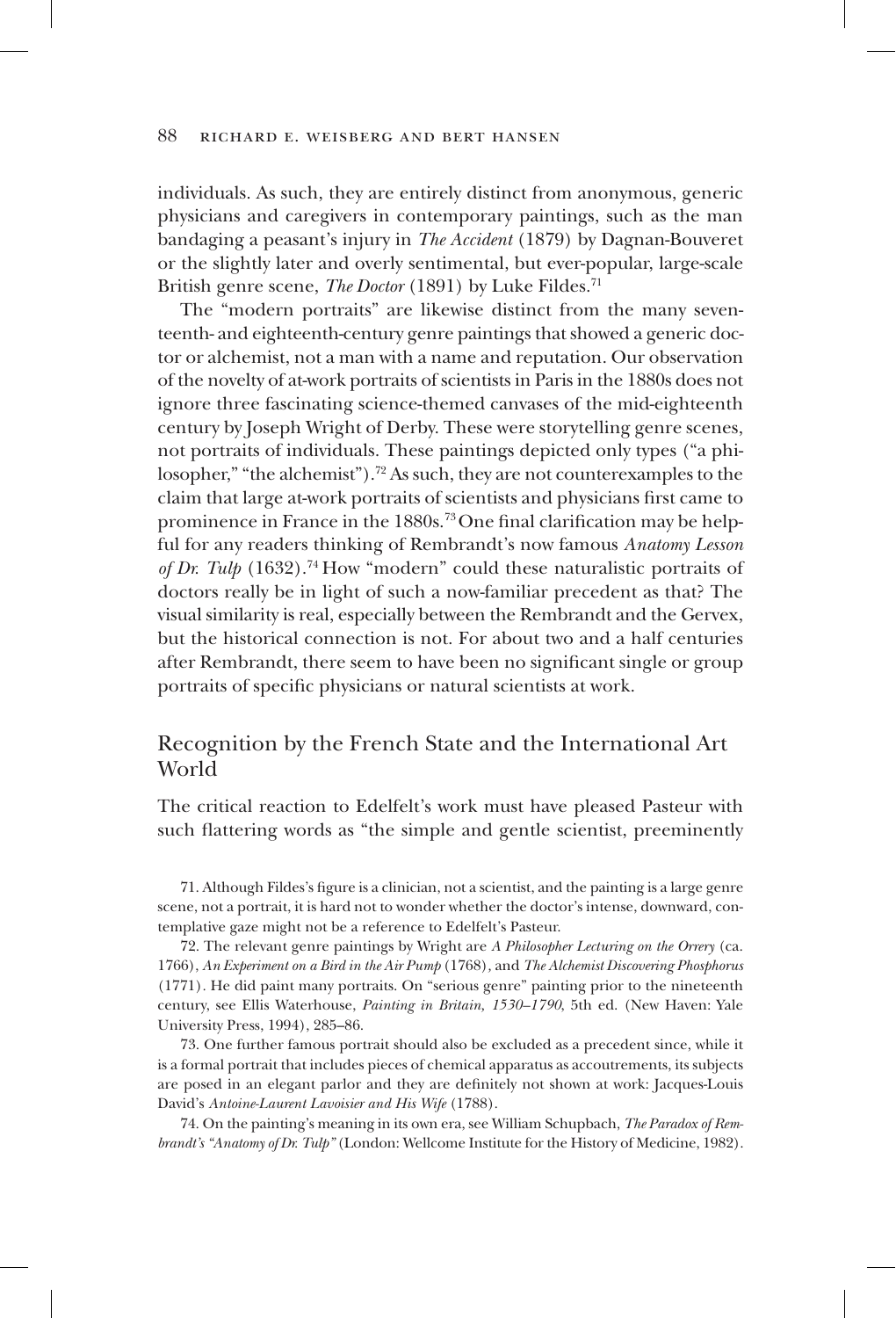good, surprised in the intimacy of his work." But the chemist did not sit idly by, basking in the personal glory. In the art world, as in science, Pasteur knew how to employ his prestige to benefit himself and his friends. Early on the morning of June 1, only halfway through the Salon's run, René Goblet, the minister of public instruction in France, came to breakfast at Pasteur's house to discuss honoring Edelfelt with the French Legion of Honor.75

In this era, it was customary for the French government to buy outstanding works in each Salon, and Edelfelt was approached about such a sale. Edelfelt conferred with Pasteur and his son about his plan to make a copy of the painting for them. After initially agreeing, Pasteur became hesitant, worrying about the quality of the replica. Edelfelt decided he would not sell his painting until a completed copy was satisfactory to Pasteur. After considerable effort, it was done to everyone's satisfaction; and the Pasteurs held onto their copy.<sup>76</sup> The original canvas was frequently exhibited and reproduced. The state held the painting first in the Luxembourg Palace, then at the Sorbonne, then in the Jeu de Paume, and finally in the collections at Versailles for much of the twentieth century.<sup>77</sup> Pasteur's copy became part of the Musée Pasteur, created in the family apartment in the Pasteur Institute after Madame Pasteur's death. The institute exhibited the portrait with pride, but in time lost track of the fact that this was a copy. In Paris, this was regarded as the only version until the early 1980s, when Patrick Sourander, a neuropathology professor visiting from Sweden, observed that the painting lacked the artist's signature, which had been recorded for the original canvas in Hintze's Swedish-language *catalogue raisonné*. Subsequent investigation by Emilie Michaud, then curator of the Pasteur Museum, enabled the two of them to visit Versailles together and observe the original canvas in storage there.<sup>78</sup> Today, that canvas has an honored place in the Musée d'Orsay in Paris.

French newspapers and magazines were printing reproductions of the painting as early as June 1886. Even an incomplete list of its appearances in U.S. periodicals (compiled by Hansen as part of another project) will suggest that the image quickly became familiar and remained so for decades: *Harper's Bazaar* and *Collier's Once a Week* in 1890, *Frank Leslie's Illustrated Weekly* and *McClure's Magazine* in 1893, *Great Men and Famous* 

<sup>75.</sup> June 6, 1886 (*Collected Letters* [n. 3], 3:140–41, also "Edelfelt Letters 1983," 60).

<sup>76.</sup> Sourander, "Edelfelts berömda Pasteurporträtt" (n. 1).

<sup>77.</sup> Museum owners, exhibitions, and reproductions are listed Hintze, *Albert Edelfelt* (n. 15), 3:73 (cat. no. 328).

<sup>78.</sup> Sourander, "Edelfelts berömda Pasteurporträtt" (n. 1), 149–54.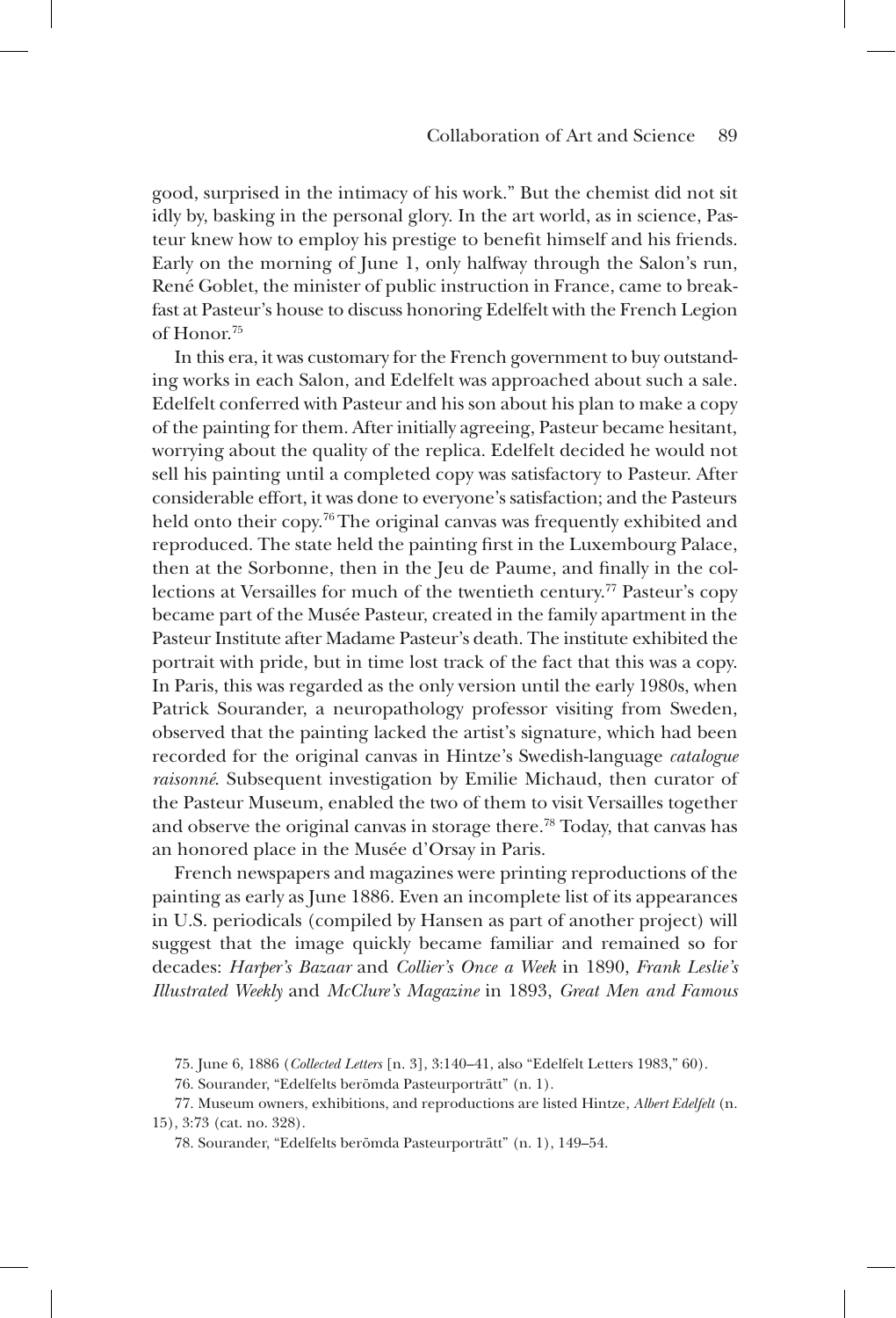*Women*, a portfolio series by Selmar Hess in 1894, *Harper's Weekly* and *Review of Reviews* in 1895. By 1896 it was being used commercially to advertise a disinfectant. *Scientific American* reproduced the painting in 1911. *Bulletin* readers may well have seen it as one of the color prints in a series of chemical and alchemical art widely distributed by the Fisher Chemical Company in Pittsburgh starting in 1934 or on the dust jacket of the 1995 book by Gerald L. Geison, *The Private Science of Louis Pasteur*.

## Filial Bonds

After its appearance in 1885, the painting succeeded in keeping a particular image of Louis Pasteur in people's minds. The artist flourished with a major international career until his death in 1905. Pasteur, however, soon retired from laboratory research, gradually growing weaker over the years. A stroke in 1887 compounded the effects of one he had suffered in 1868. Another occurred in late 1894, after which his decline was severe. The letters to Edelfelt's mother allow us to observe the emotional side of a man who always presented himself publicly in a manner that was formal—sometimes even chilly. One such letter dates from April 1895, about five months before Pasteur's death. "Last Sunday we were at the Pasteurs. It was terribly sad to see him. He was almost completely paralyzed, and talking requires a great effort. But the intellect has remained intact. One day he was sitting with his son and said, with tears in his eyes: 'Useless, I am now useless.' When he saw us, he wanted me to sit in front of him and started crying loud when we had talked about his friendship with me."79

Even acknowledging that expressions of condolence may be conventional and exaggerated, we believe that notes exchanged between Edelfelt and Pasteur's son accurately record the bonds of affection that the artist and the scientist shared. On October 2, 1895, just a few days after Pasteur's death, Edelfelt wrote to Jean-Baptiste as follows: "I well knew what your father—whom I have admired, respected, and loved for fifteen years—meant to me, but only now has it become clear for me what limitless space he occupied in my heart. I cried for him as I cried for my own father, and the world seems empty to me now when he is not there anymore."80 Jean-Baptiste wrote the painter in return, "He truly did love you, and such a pleasure it was for him to meet you and to hear you talk about your work! Those beautiful days have gone. We are not going to see his apostolic look any more. We are not going to hear his voice, which we

<sup>79.</sup> April 9, 1895 (*Collected Letters* [n. 3], 4:196, also "Edelfelt Letters 1983," 61).

<sup>80.</sup> October 2, 1895 ("Edelfelt Letters 1983," 62).